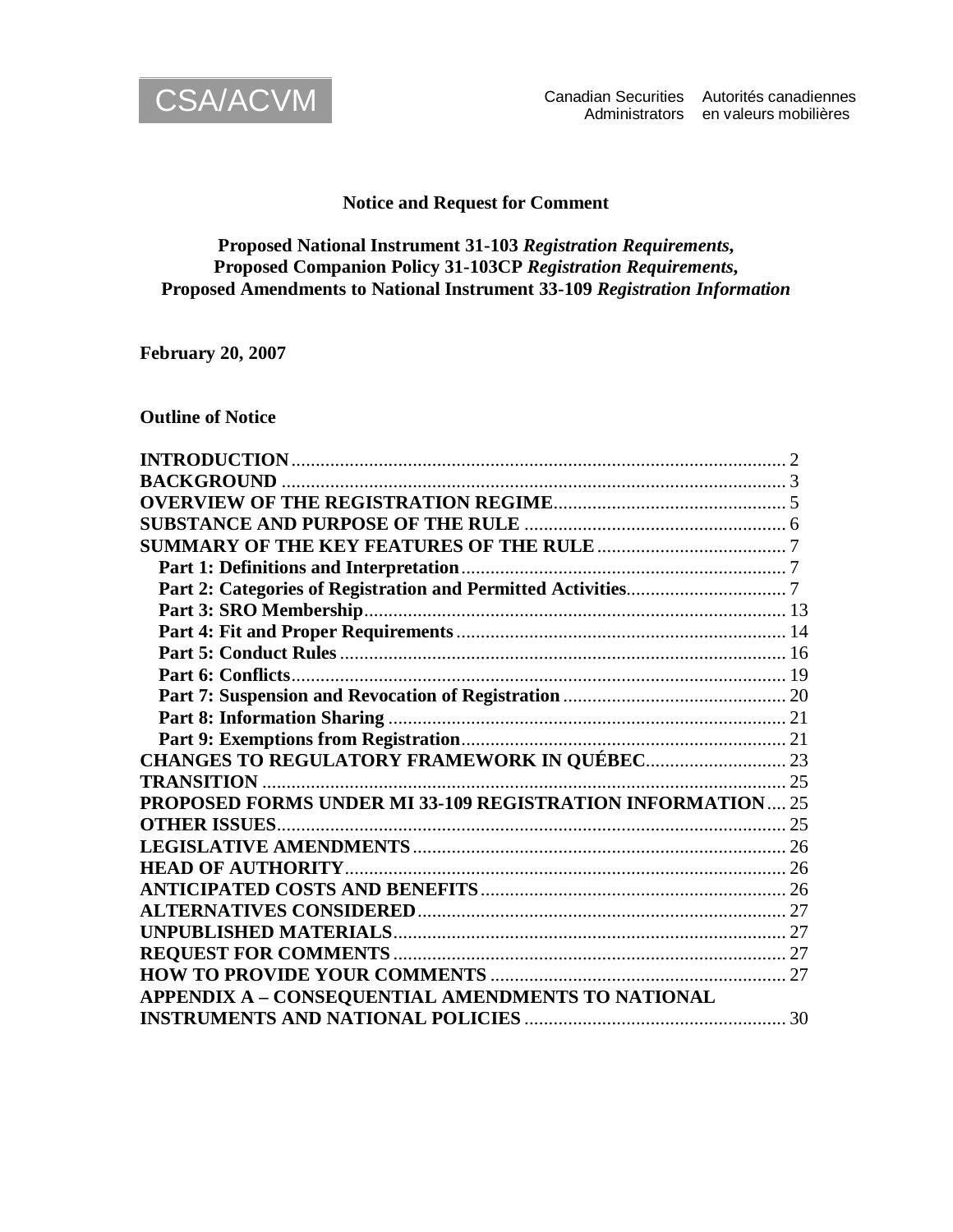# **INTRODUCTION**

The Canadian Securities Administrators (the **CSA** or **we**) are seeking comment on proposed National Instrument 31-103 *Registration Requirements* (the **Rule**) and proposed Companion Policy 31-103 *Registration Requirements* (the **Companion Policy**). The Rule introduces harmonized registration requirements across all CSA jurisdictions. The Companion Policy provides guidance on how the CSA will interpret or apply the Rule and related securities legislation.

This Notice, the Rule and accompanying materials seek comment on proposed changes to securities laws including matters that are now dealt with in the *Securities Act* (Ontario) and changes to the Act that may be proposed by the Ontario Securities Commission (OSC). At this time, the Ontario government has not reviewed these legislative proposals and has made no decision to proceed with them. Accordingly, the legislative proposals are subject to change as a result of the consultation process and as a result of review by the government. They will only become law if they are passed by the Legislative Assembly of Ontario.

The Rule would be implemented as:

<u>.</u>

- a rule in each of Alberta, British Columbia, Manitoba, Newfoundland and Labrador, Nova Scotia, New Brunswick, Ontario and Prince Edward Island
- a regulation in each of Québec, the Northwest Territories, Nunavut and the Yukon **Territory**
- a commission regulation in Saskatchewan.

The text of the Rule and Companion  $Policy<sup>1</sup>$  will be available on websites of CSA members, including: [www.albertasecurities.com](http://www.albertasecurities.com/) [www.bcsc.bc.ca](http://www.bcsc.bc.ca/) [www.gov.ns.ca/nssc](http://www.gov.ns.ca/nssc) [www.lautorite.qc.ca](http://www.lautorite.qc.ca/) [www.nbsc-cvmnb.ca](http://www.nbsc-cvmnb.ca/) [www.osc.gov.on.ca](http://www.osc.gov.on.ca/) [www.sfsc.gov.sk.ca](http://www.sfsc.gov.sk.ca/)

National and multilateral CSA instruments and local regulations and rules governing registration and registrants will be repealed or amended as necessary. Appendix A sets out some of the CSA instruments which we will be proposing be amended or repealed in consequence of the Rule.

<sup>1</sup> Some jurisdictions may also be publishing a table of concordance on their website mapping the current registration requirements to the proposed registration requirements.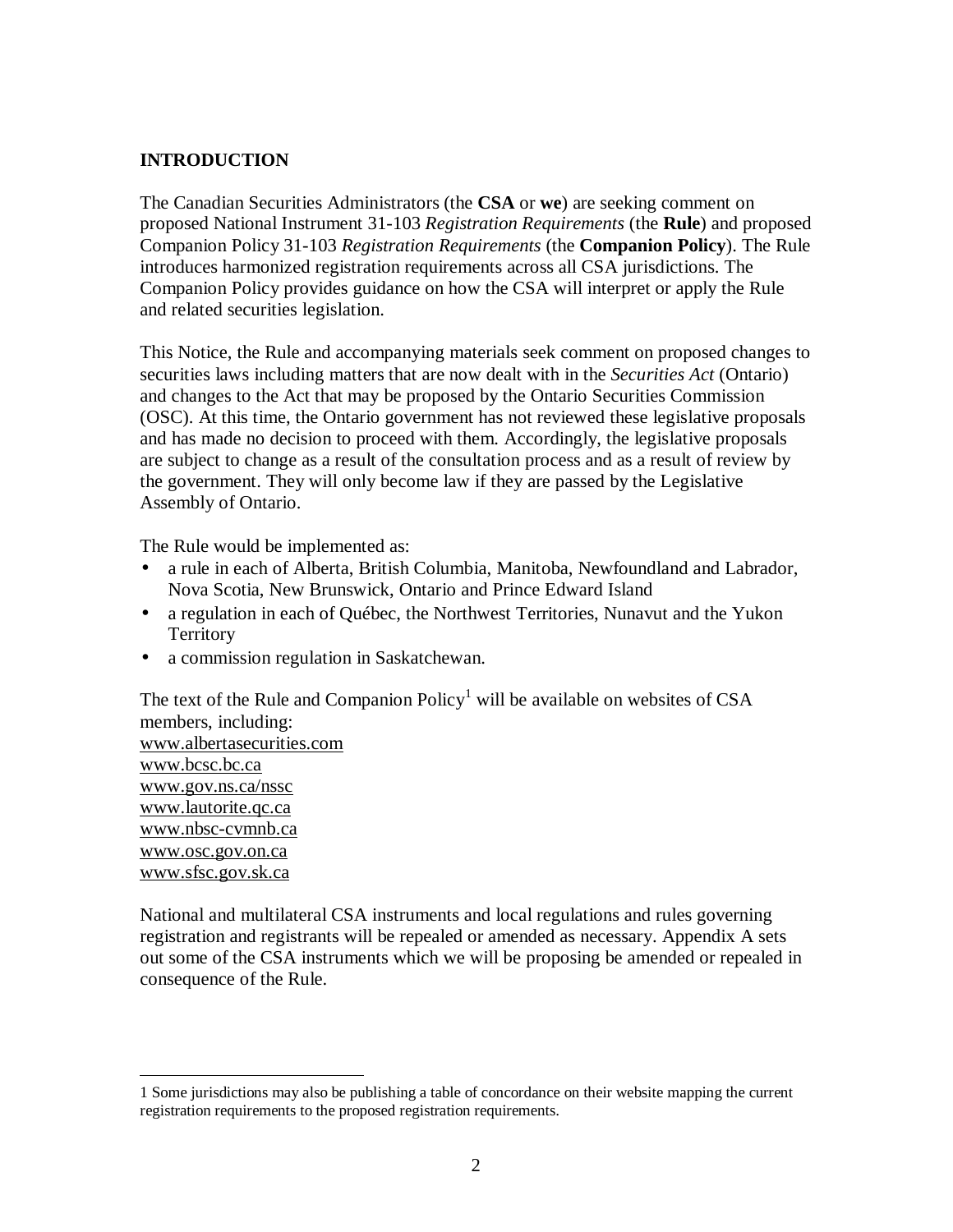We are also seeking comment on proposed amendments to Form 33-109F1 Notice of Termination and Form 33-109F4 Application for registration of individuals and permitted individuals and on a new proposed form, Form 33-109F6 Application for registration as a dealer, adviser or investment fund manager for securities and/or derivatives (collectively the **Forms**). The Forms will also be available on the websites of CSA members as mentioned above.

We are publishing the Rule, the Companion Policy and the Forms for comment for 120 days. The comment period will expire on June 20, 2007.

**We invite comment on these materials generally. In addition, we have asked a number of questions in shaded boxes throughout this Notice for your specific consideration.**

# **BACKGROUND**

## *The CSA Registration Reform Project*

The Rule is one phase of the CSA Registration Reform Project (the **Project**), to harmonize, streamline and modernize the registration regime across Canada. The Project's objective is to create a flexible and administratively efficient regime with reduced regulatory burden. In addition to the development and implementation of the Rule, the Project has three other phases:

- the National Registration System (**NRS**) (implemented in April, 2005)
- the implementation of core client relationship principles through self-regulatory organization by-laws (to be published for comment in 2007)
- amendments to the National Registration Database (NRD) instruments to create efficiencies (to be implemented early in 2007).

## *Industry consultations*

<u>.</u>

Throughout the development of the Rule, the CSA have sought to keep stakeholders informed about the issues being considered and proposals being developed. The Project has a dedicated website<sup>2</sup> on which information relating to the Project was published including two papers on the proposal for registration reform. Industry consultations were held in British Columbia, Alberta, Ontario and Québec at various times over the past two years to seek feedback on the issues being considered and proposals being developed. The CSA would like to thank all those who participated in the consultations. This participation was extremely helpful in the development of the Rule.

<sup>2</sup> Please see www.rrp-info.ca. The proposal papers published on the website discuss in greater detail the policy basis for the proposals set out in the Rule.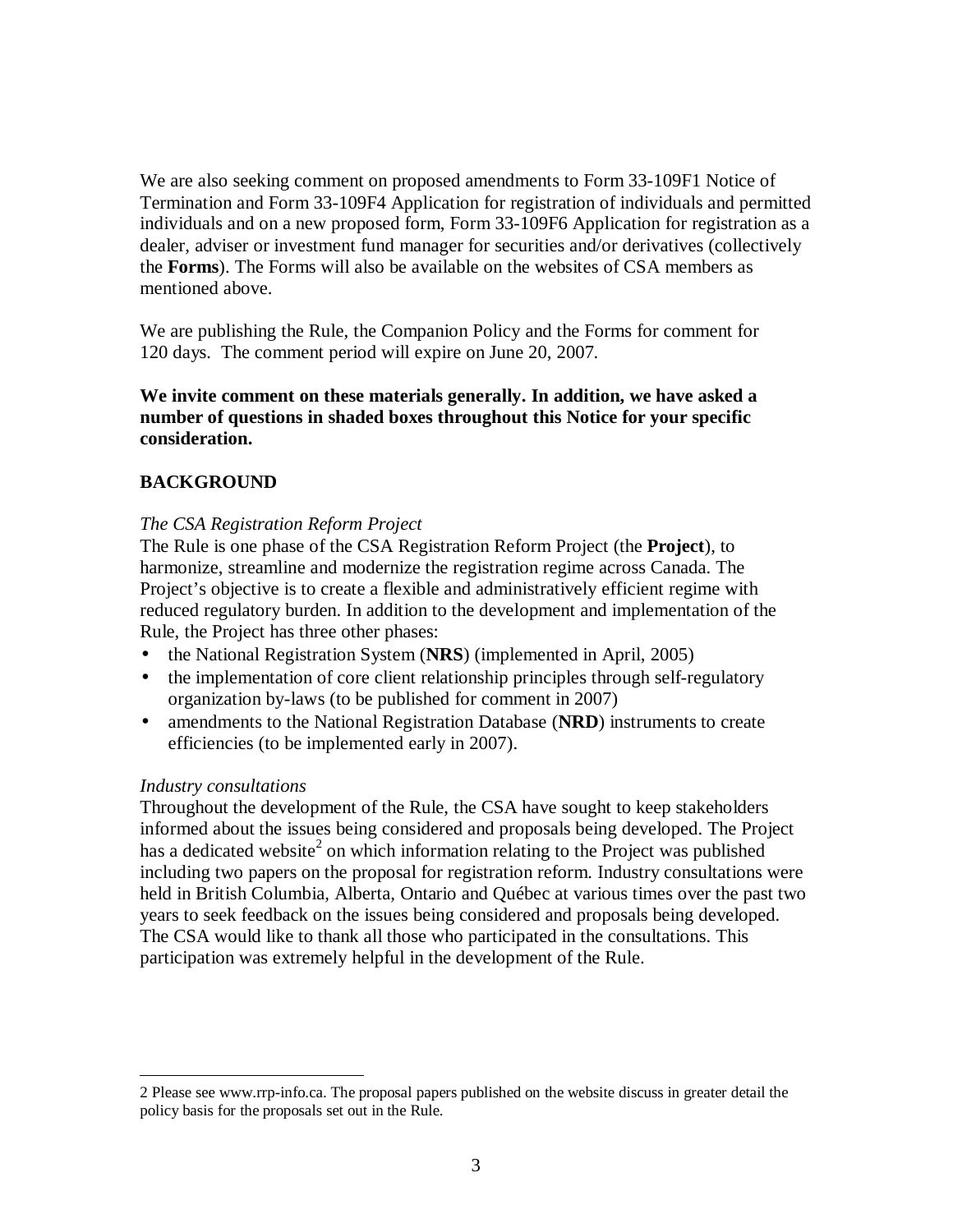## *Business trigger for registration*

An integral part of the registration regime is the registration trigger. $3$  In all jurisdictions, except Québec (which already has a "business trigger" for dealing in securities), the current registration trigger is a "trade trigger"<sup>4</sup> for dealing in securities but a "business trigger"<sup>5</sup> for advising in securities.

We propose that all CSA jurisdictions extend the business trigger to both of:

- dealing in securities, and
- advising in securities.

<u>.</u>

The result is that anyone who is "in the business" of one or more of these activities must register. We also propose to extend the requirement to be registered to those who manage investment funds.

We propose that the following factors be considered when assessing whether an activity is conducted as a business:

- undertaking the activity, directly or indirectly, with repetition, regularity, or continuity
- being, or expecting to be, remunerated or otherwise compensated for undertaking the activity
- soliciting, directly or indirectly, others in connection with the activity
- acting as an intermediary, or otherwise inducing reliance by others on the person or company, in connection with the activity
- producing, intending to produce, or being capable of producing, profit
- holding oneself out, directly or indirectly, as being in the business of the activity.

We intend to monitor experience with the business trigger for a period of time (1-2 years) and then assess whether we should weight the criteria.

The business trigger is not intended to capture individuals who are buying and selling securities for their own account and who do not have direct access to a marketplace (excluding those who have dealer-sponsored access).

The objective of the business trigger proposal is to improve the registration process. We propose a business trigger regime because we think it is simpler and more flexible than the trade trigger regime. It will simplify the statutory registration exemptions by

No person or company shall trade in a security … unless the person or company is registered as a dealer

<sup>3</sup> The registration trigger identifies the activities that require registration.

<sup>4</sup> For example, paragraph 25(1)(a) of the *Securities Act* (Ontario) provides:

<sup>…</sup>  5 For example, paragraph 25(1)(c) of the *Securities Act* (Ontario) provides:

No person or company shall act as an adviser unless the person or company is registered as an adviser ... and subsection 1(1) of the *Securities Act* (Ontario) defines "adviser" as:

<sup>&</sup>quot;… a person or company engaging in or holding himself, herself or itself out as engaging in *the business* of advising others as to the investing in or the buying or selling of securities" [emphasis added]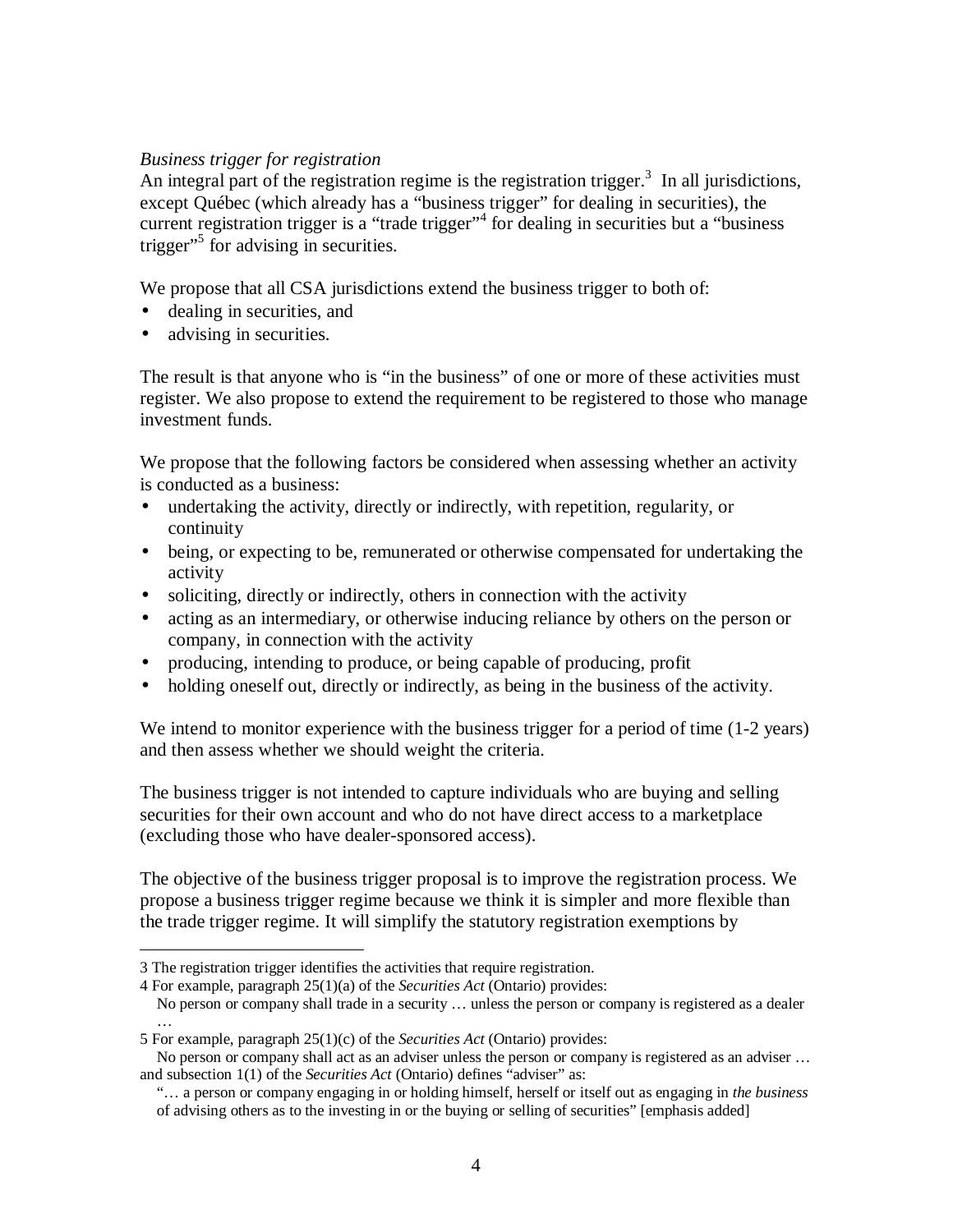<span id="page-4-0"></span>eliminating, for example, the need for statutory exemptions based on occasional trades and reduce the need for exemptive relief applications for transactions such as business reorganizations.<sup>6</sup> Changing to a business trigger for dealing in securities will also bring our registration requirement in line with the requirement in other countries with modern securities legislation.<sup>7</sup>

#### *Implementation of the business trigger for the registration of dealers*

Each CSA jurisdiction currently sets out the registration trigger in its Securities Act. Most of the CSA jurisdictions propose to implement the business trigger for dealers through legislative amendments. British Columbia and Manitoba intend to implement the business trigger through an exemption from the existing trade trigger requirement.<sup>8</sup>

In addition to the implementation of the business trigger, legislative amendments or rules are needed to implement aspects of the Rule which will be discussed in more detail under the summary of the key features of the Rule. Other amendments or rules being recommended by most of the CSA jurisdictions include:

- amendments to detailed registration provisions in the legislation which relate to provisions included in the Rule
- new provisions to require registration of investment fund managers and key compliance/supervisory positions in all categories of firm registration, namely the ultimate designated person and chief compliance officer
- a harmonized requirement for registrants to deal fairly, honestly and in good faith with their clients and in their clients' best interests
- new (or amended) rule-making heads of authority to allow implementation of the Rule.

## **OVERVIEW OF THE REGISTRATION REGIME**

Proposed legislative amendments, the Rule, the Companion Policy, changes to NRD and consequential amendments to some national and local instruments and repeals of other instruments all work together to create a comprehensive scheme for highly harmonized registration requirements across all CSA jurisdictions.

#### *Legislation*

-

The legislation continues to set out the core elements of the registration regime. These include:

• the requirement for firms and individuals to be registered if conducting activity requiring registration

<sup>6</sup> Currently, applications for registration relief are often made because a trade does not fit completely within a statutory exemption. Relief is generally granted in these cases since they do not cause regulatory concerns.

<sup>7</sup> The United States, the United Kingdom, Australia, Hong Kong and Singapore all use a business trigger. 8 British Columbia, for instance, is proposing to adopt a new registration exemption that would exempt persons that are not in the business of dealing in securities from the requirement to be registered to trade.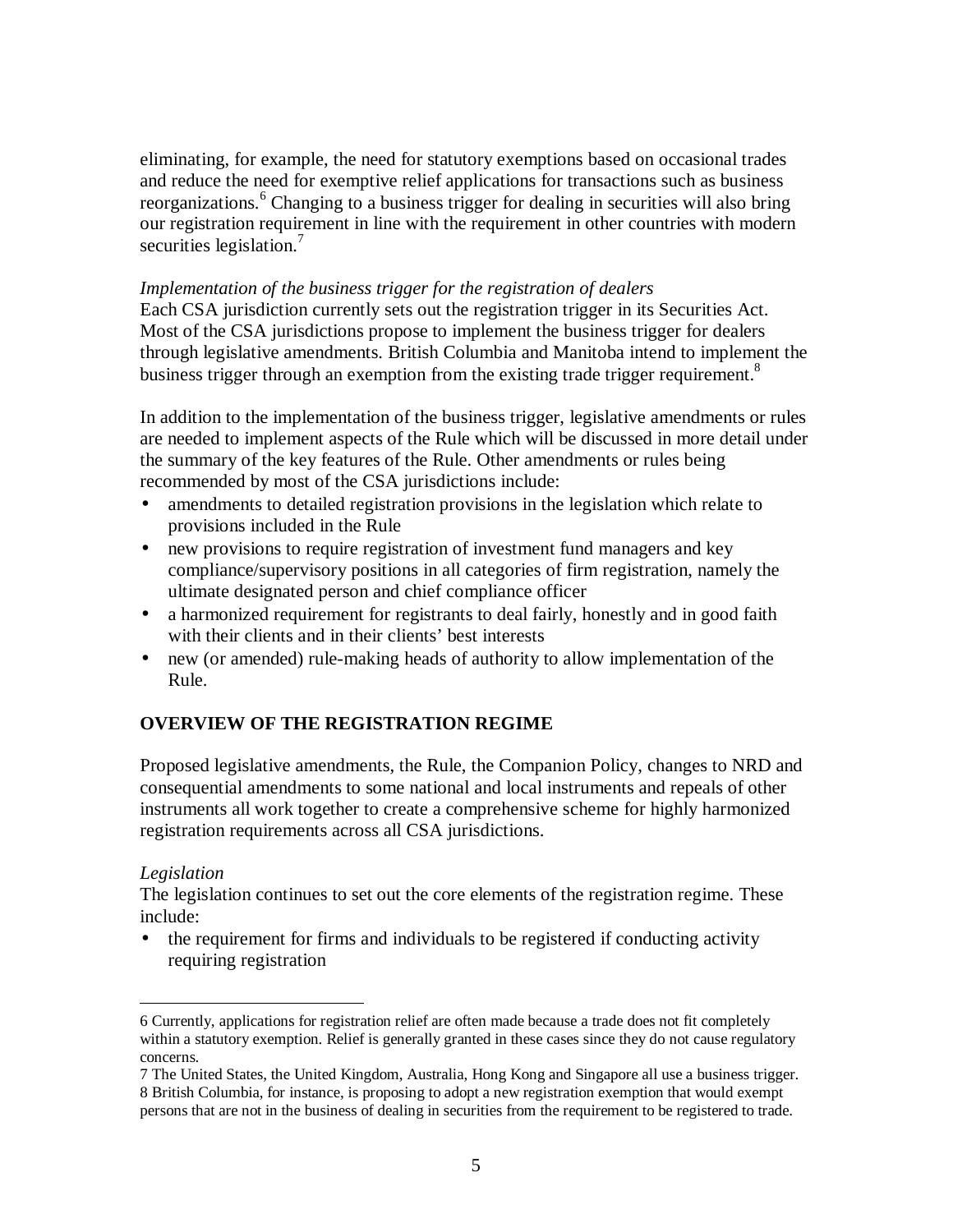- <span id="page-5-0"></span>• the ability of the securities regulatory authority or regulator, as applicable,  $9$  to impose terms and conditions on a registrant
- the surrender of a registration
- the ability of the securities regulatory authority or the regulator to revoke or suspend a registration.

# *Rule*

The Rule sets out principles and prescriptive requirements associated with the core elements in the legislation. For example, the Rule contains the fit and proper requirements that must be met by an individual seeking registration, the conduct requirements that a registered firm and individual must meet in the course of carrying on activities requiring registration and exemptions from the requirement to be registered.

## *Companion Policy*

The Companion Policy sets out the CSA's interpretation of the registration requirements and expectations on how registrants will comply with these requirements.

# *Related instruments*

Many registration requirements currently found in national and local instruments have been moved into the Rule. As a result, many of these instruments will be repealed. Other instruments will need to be amended to reflect the policy changes proposed by the Rule.

# *Ongoing harmonization*

The CSA are very committed to the ongoing harmonization of the registration requirements. We will establish a process to ensure consistency in decision making across the CSA jurisdictions. We are also committed to the ongoing harmonization of CSA requirements with the requirements of self-regulatory organizations (**SRO**) where appropriate.

# **SUBSTANCE AND PURPOSE OF THE RULE**

The purpose of the Rule is to harmonize, streamline and modernize the registration regime across the CSA jurisdictions. The registration requirements provide protection to investors from unfair, improper or fraudulent practices, and thereby enhance capital market integrity.

When we reviewed current legislative requirements and considered modifying or adding requirements, we:

- looked at the nature and scope of the market problems or risks
- considered whether regulatory intervention is needed to eliminate or minimize the market problems or risks
- considered what regulatory solutions might best address the market problems or risks

<sup>&</sup>lt;u>.</u> 9 The ability to impose terms and conditions on a registrant is at the Commission level in some jurisdictions and at the Director level in other jurisdictions.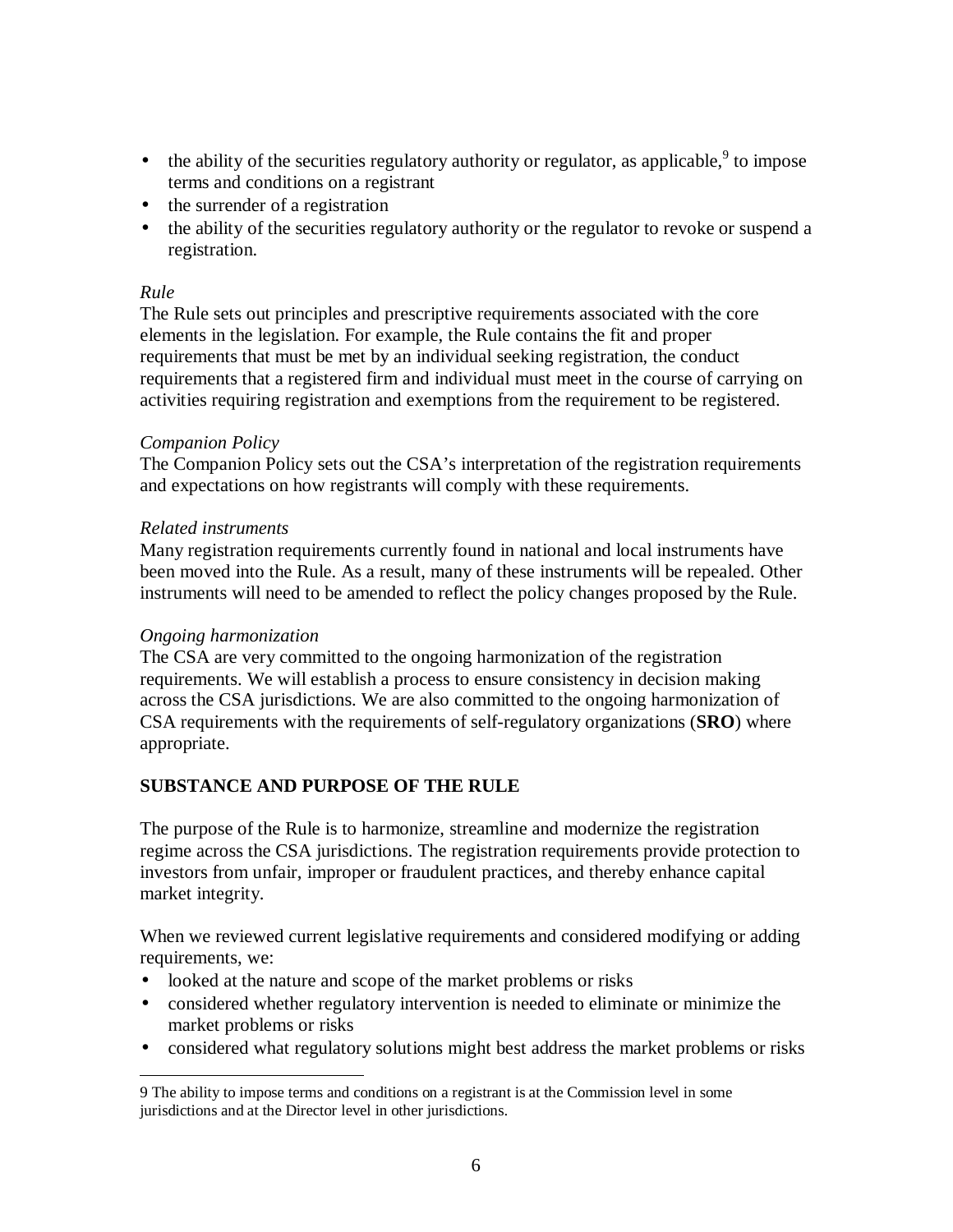<span id="page-6-0"></span>• attempted to reduce regulatory burden and increase regulatory efficiency where possible.

The proposed registration regime being implemented through the Rule and the related consequential amendments include a number of significant changes, including:

- the introduction of a business trigger for dealer registration (Ouébec's legislation includes this concept currently)
- investment fund manager registration
- registration of an ultimate designated person and a chief compliance officer
- the introduction of an exempt market dealer registration category and the elimination of registration exemptions for capital-raising and safe securities.<sup>1</sup>

The Rule itself:

- consolidates and harmonizes in a single national instrument, requirements and restrictions governing registration and registrants that exist in various acts, regulations, rules, notices and administrative practices across all the CSA jurisdictions
- modernizes many registration requirements
- streamlines and harmonizes registration categories
- consolidates exemptions from the dealer and adviser registration requirement that are currently contained in various statutes, regulations, rules and discretionary orders.

# **SUMMARY OF THE KEY FEATURES OF THE RULE**

## **Part 1: Definitions and Interpretation**

Part 1 of the Rule identifies terms that are defined for purposes of the Rule.

## **Part 2: Categories of Registration and Permitted Activities**

Part 2 of the Rule identifies the categories of registration for firms and individuals. This part also sets out, by way of exemptions, the advising activities that a dealer may carry on and the dealing activities an adviser may carry on.

## *Harmonized and streamlined categories*

We have harmonized the firm and individual categories across all the CSA jurisdictions. A few new categories have been added but overall the number of categories has been significantly reduced. This simplifies the application process for registration in multiple jurisdictions and reduces regulatory burden.

## *Registration in more than one category*

Firms carrying on more than one type of activity requiring registration will generally be required to obtain registration in each of the applicable categories.<sup>11</sup> It is our intention to make multiple registrations as administratively efficient as possible for registrants. A firm

<sup>&</sup>lt;u>.</u> 10 This is a change in all CSA jurisdictions except Ontario and Newfoundland and Labrador.

<sup>11</sup> Currently, some CSA jurisdictions do not have any firms registered in multiple categories.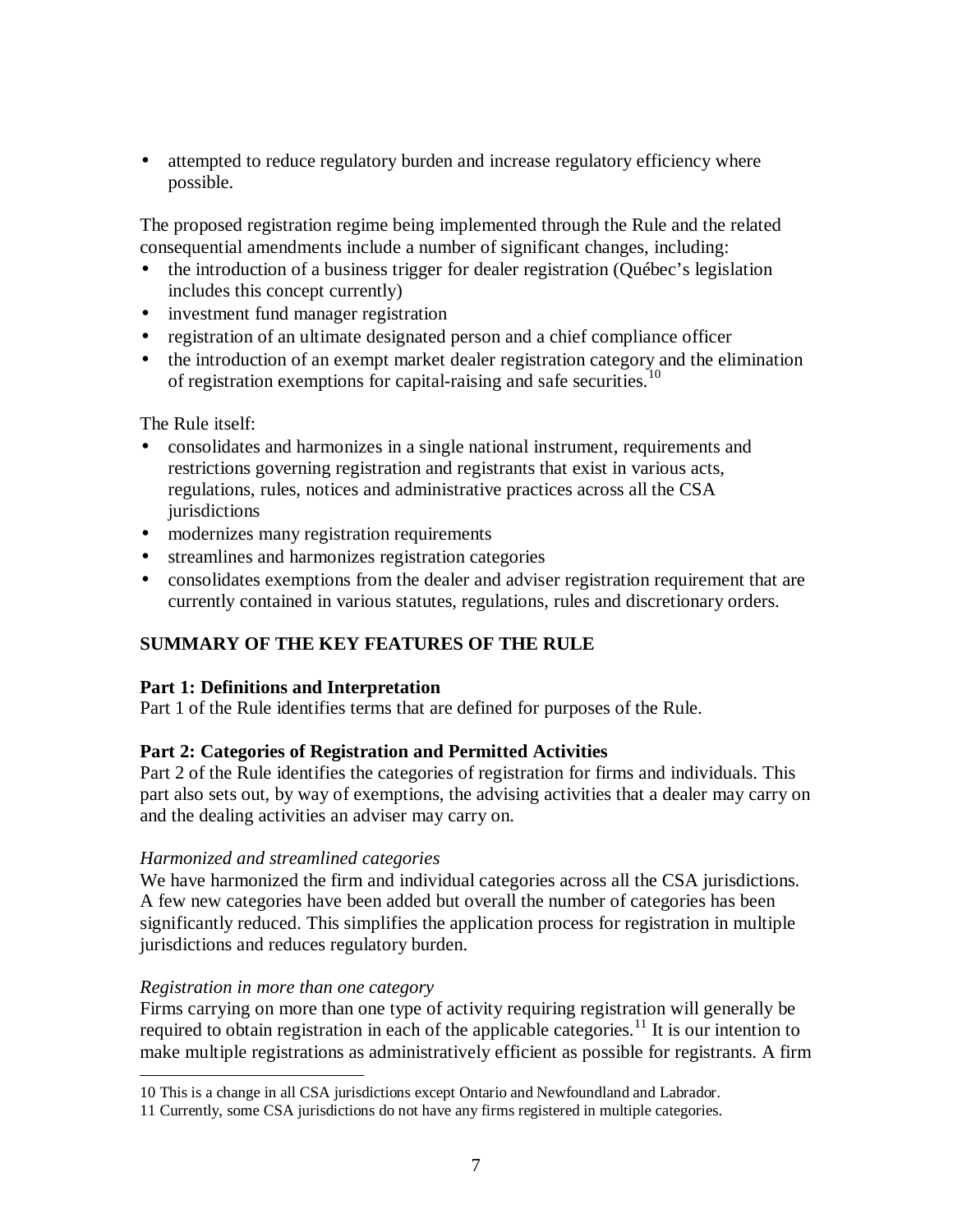that is registered in more than one category will need to comply with the requirements of all the categories in which it is registered. However, capital and insurance requirements are not cumulative for a firm holding multiple registrations: for these requirements, the most stringent would apply.

#### *New firm categories*

<u>.</u>

Exempt market dealer is a new category of registration for all jurisdictions.<sup>12</sup> Exempt market dealers will be restricted to dealing in prospectus-exempt securities and with persons to whom prospectus-exempt distributions can be made.<sup>13</sup> It is similar to the existing limited market dealer category in Ontario and Newfoundland and Labrador except that the category of registration will now be subject to additional fit and proper and conduct requirements.

Question #1: What issues or concerns, if any, would your firm have with the proposed fit and proper and conduct requirements for exempt market dealers? Please explain and provide examples where appropriate.

In Ontario and Newfoundland and Labrador, the majority of firms registered as limited market dealers will become exempt market dealers.<sup> $14$ </sup> There are however some firms currently registered as limited market dealers which operate under a business model that staff does not believe constitutes carrying on the business of dealing in securities and would therefore no longer require registration. For example, we would not consider a firm that provides merger and acquisition advisory services to a company but does not participate in the distribution of securities to be in the business of dealing in securities.

British Columbia is considering not adopting this category<sup>15</sup> because it is concerned that requiring registration of persons who are in the business of dealing in the exempt market will have a negative impact on the province's venture capital raising business. British Columbia is also not convinced that there is a market problem in this area in British Columbia that is addressed by the registration requirement.

<sup>12</sup> We propose to repeal registration exemptions for capital-raising transactions and the sale of certain securities, referred to in some jurisdictions as "safe securities", currently in NI 45-106 *Prospectus and Registration Exemptions* in conjunction with the move to a business trigger and the proposed exempt market dealer category. Under a business trigger, persons or companies that are not in the business of dealing in securities will be able to do capital-raising transactions without being registered as a dealer or involving a registrant, subject to prospectus requirements.

<sup>13</sup> Exempt market dealers will be able to deal in prospectus qualified securities as well when dealing with persons to whom prospectus-exempt distributions can be made such as accredited investors.

<sup>14</sup> Transition provisions are being worked on as well as NRD mapping requirements in order to make the transition from the current categories to the new categories as efficient as possible.

<sup>15</sup> The British Columbia Securities Commission, in taking this position, has relied on comments from stakeholders and internal research on its exempt market.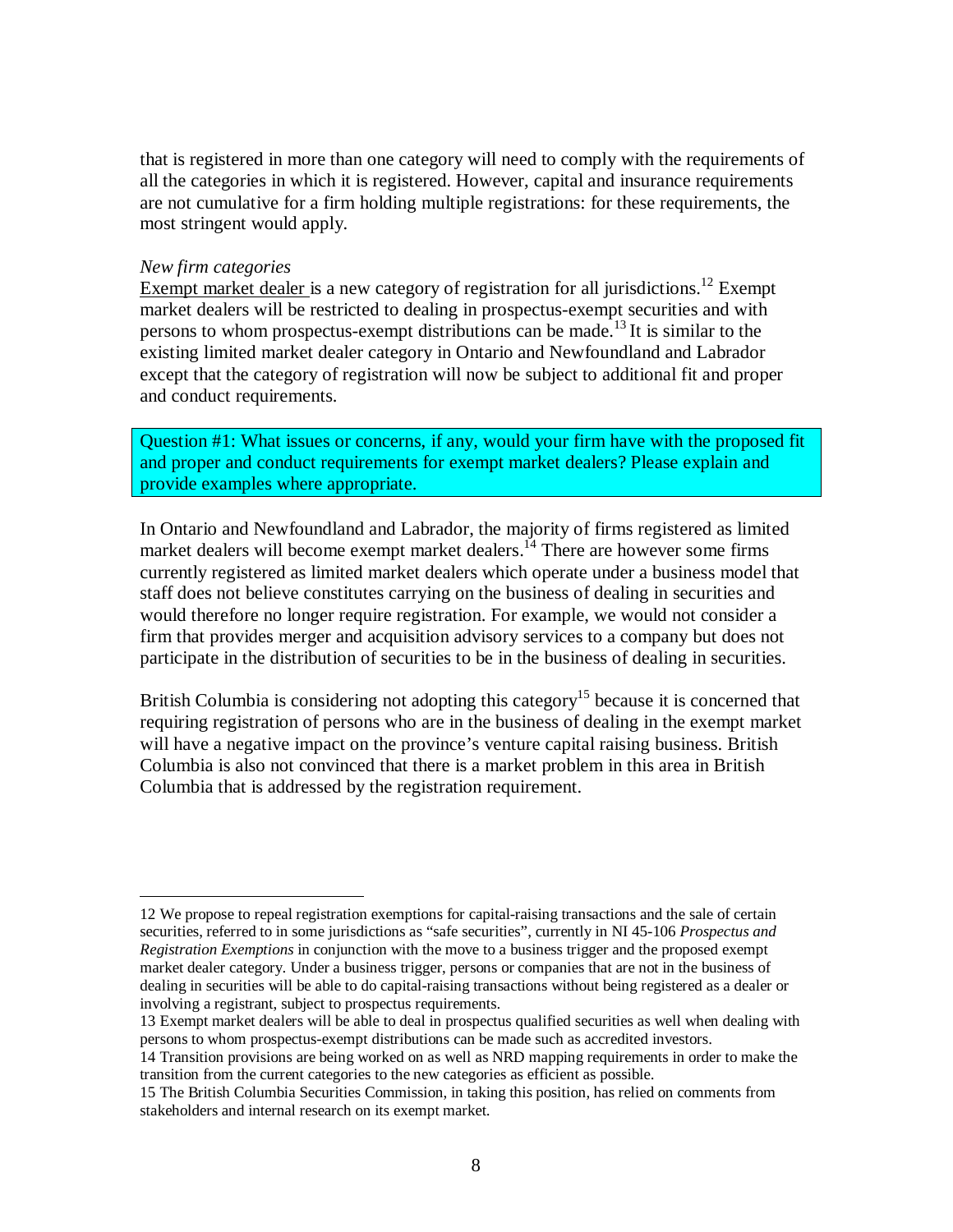Question #2: The British Columbia Securities Commission seeks comments on the relative costs and benefits in British Columbia of harmonizing with the other CSA jurisdictions to create an exempt market dealer category and in doing so, eliminating the registration exemptions for capital-raising transactions and the sale of those securities, referred to in some jurisdictions as "safe securities" (i.e. government guaranteed debt).

Restricted dealer is a new category of registration for all jurisdictions. This category is intended to accommodate limited dealing activities that do not fall within the other firm categories.<sup>16</sup> The restrictions and requirements, including fit and proper requirements on initial application for registration, that apply to a person registered in the category will depend on the activity being carried on and will be set out in terms and conditions attached to the registration. We propose to monitor the use of this category to see if business structures develop which warrant the creation of a type of restricted dealer through a rule rather than reliance on terms and conditions.

Restricted portfolio manager is a new category of registration for all jurisdictions. A restricted portfolio manager is restricted to advising others with respect to specified securities, types or classes of securities or specified industries. This new approach will better accommodate advisers with specialties who do not have the proficiency required for portfolio manager registration or who do not require full portfolio manager registration.

This category is being proposed because regulators recognize the increasing role that specialized advice has in today's securities industry and that the regulatory risks associated with expert advice can be adequately addressed through registration with tailored terms and conditions. The restrictions and requirements that apply to a person registered in this category will depend on the advising activity being carried on and will be in terms and conditions applied to the restricted portfolio manager's registration. A restricted portfolio manager will be permitted to provide discretionary management for its clients for those securities in which it is permitted to advise pursuant to the terms and conditions on its registration.

Investment fund manager is a new category of registration for all jurisdictions. This registration requirement applies to managers of all investment funds (e.g. domestic, foreign, reporting issuers and non-reporting issuers) other than private investment clubs. A fund manager will register in the CSA jurisdiction in which the fund is located.

Risks that have been identified which are particular to fund managers include:

• incorrect or untimely calculation of net asset value

<u>.</u>

- incorrect or untimely preparation of financial statements and reports
- incorrect or untimely provisions of transfer agency or record-keeping services
- conflicts of interest between the fund manager and the investors.

<sup>16</sup> For example, a real estate securities dealer in British Columbia would become a restricted dealer.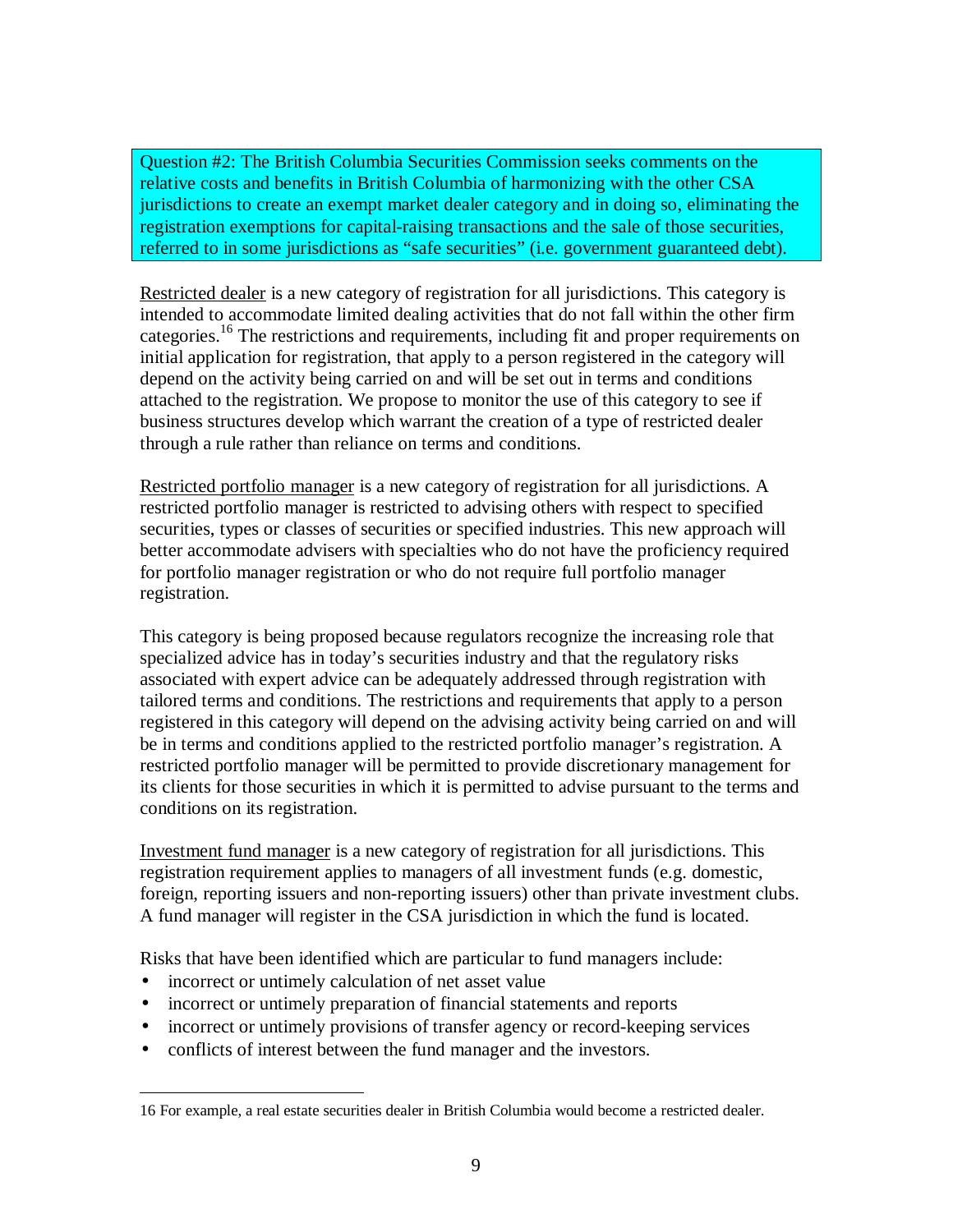The registration of fund managers will:

- allow regulators to directly regulate fund managers instead of imposing registration type requirements on mutual fund issuers
- impose requirements to ensure that fund managers have the resources to adequately carry out their functions, or to adequately supervise the functions if they are outsourced, to provide proper services to security holders in compliance with all applicable legal requirements
- provide a framework for avoiding and managing conflicts.

Question #3: Registration for managers of all types of investment funds (other than private investment clubs) is proposed. Are there managers of funds for which the risks identified are adequately addressed in some other way and therefore registration as a fund manager may not be necessary? If so, please describe the situation.

# *New individual categories*

Ultimate Designated Person and Chief Compliance Officer

We propose two new individual categories of registration for all types of registered firms:

- (i) the Ultimate Designated Person (**UDP**)
- (ii) the Chief Compliance Officer (**CCO**).

The UDP must be the senior officer in charge of the activity of the firm requiring registration, such as the chief executive officer or president (or the functional equivalent of these positions), and will be responsible for ensuring that policies and procedures for the discharge of the registrant's obligations under securities legislation are developed and implemented. The CCO will be responsible for the day-to-day monitoring of the registrant's adherence to its compliance policies and procedures. The UDP and the CCO may be the same person or different people depending on the size and structure of the firm. Proficiency requirements are prescribed for the CCO.

The registration of these individuals is a new requirement in all jurisdictions though it is similar to designation requirements that the Investment Dealers Association of Canada (**IDA**), the Ontario Securities Commission (**OSC**), and the Autorité des marches financiers (AMF) currently impose on certain registrants.<sup>17</sup>

The purpose of registering these individuals is to:

- promote a firm-wide culture of compliance
- give the regulators tools to deal directly (rather than indirectly through the firm) with individuals who are not fit and proper for their responsibilities or who cease to be fit and proper, such as by imposing terms and conditions on the individual's registration or revoking a registration
- ensure that persons performing compliance functions have the requisite proficiencies.

<sup>&</sup>lt;u>.</u> 17 The new provisions in Québec securities legislation are not yet in force.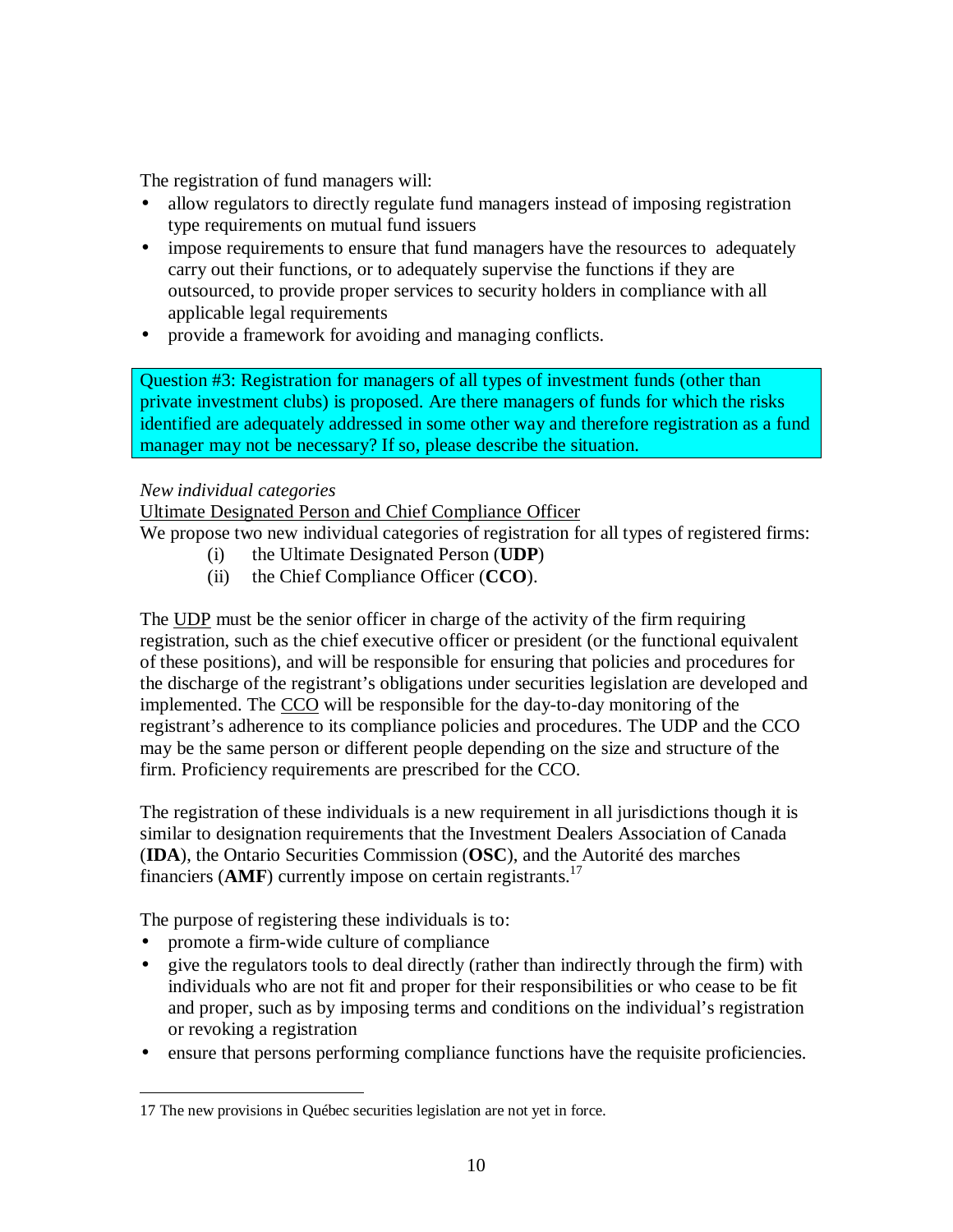Question #4: Registration of the UDP and CCO is proposed. As well, we propose that the UDP be the senior officer in charge of the activity carried on by a firm that requires the firm to register. What issues or concerns, if any, would your firm have with these registration requirements? Do you think the registration of the UDP and CCO contributes to or detracts from a firm wide culture of compliance? Please explain.

#### Associate Advising Representative

The individual registration category for an associate advising representative for a portfolio manager which currently exists in some CSA jurisdictions is proposed for all jurisdictions. This category is primarily an apprentice category for individuals who are seeking full adviser registration but do not meet the experience or education requirements. It will also accommodate individuals who work for a portfolio manager and are in charge of client relationships but who do not perform portfolio management for clients.

Question #5: The Rule proposes an associate advising representative category for portfolio managers but not for restricted portfolio managers because the restricted portfolio manager category is intended for individuals who have expertise in a specific industry. Is the concept of an associate advising representative useful in the context of a restricted portfolio manager? If so, why?

#### *Reduction in number of non-registered individuals*

-

A consequential amendment that we intend to propose in connection with the Rule is to change the definition of "non-registered individuals"<sup>18</sup> in Multilateral Instrument 33-109 *Registration Information* by narrowing it so it applies only to senior executives (i.e. chief executive officer, chief financial officer, chief operating officer and persons performing the functional equivalent to these positions) and directors (i.e. mind and management of the firm). This will significantly reduce the number of filings by non-registered individuals since filings will no longer be required by individuals who have officer titles but do not form part of the mind and management of a firm.

Question #6: We discussed but have not proposed registration of senior executives and directors (i.e. the mind and management) of a firm. Registration would assist the regulators in being able to deal directly with this group of people rather than indirectly through the firm. Please provide us with comments on what positions in a firm should be considered part of the mind and management and what issues or concerns you or your firm would have with registration of individuals in those positions.

<sup>18</sup> There is a proposal to change the term "non-registered individual" to "permitted individual" which is in the process of being approved by the CSA and may come into force during the comment period on the Rule.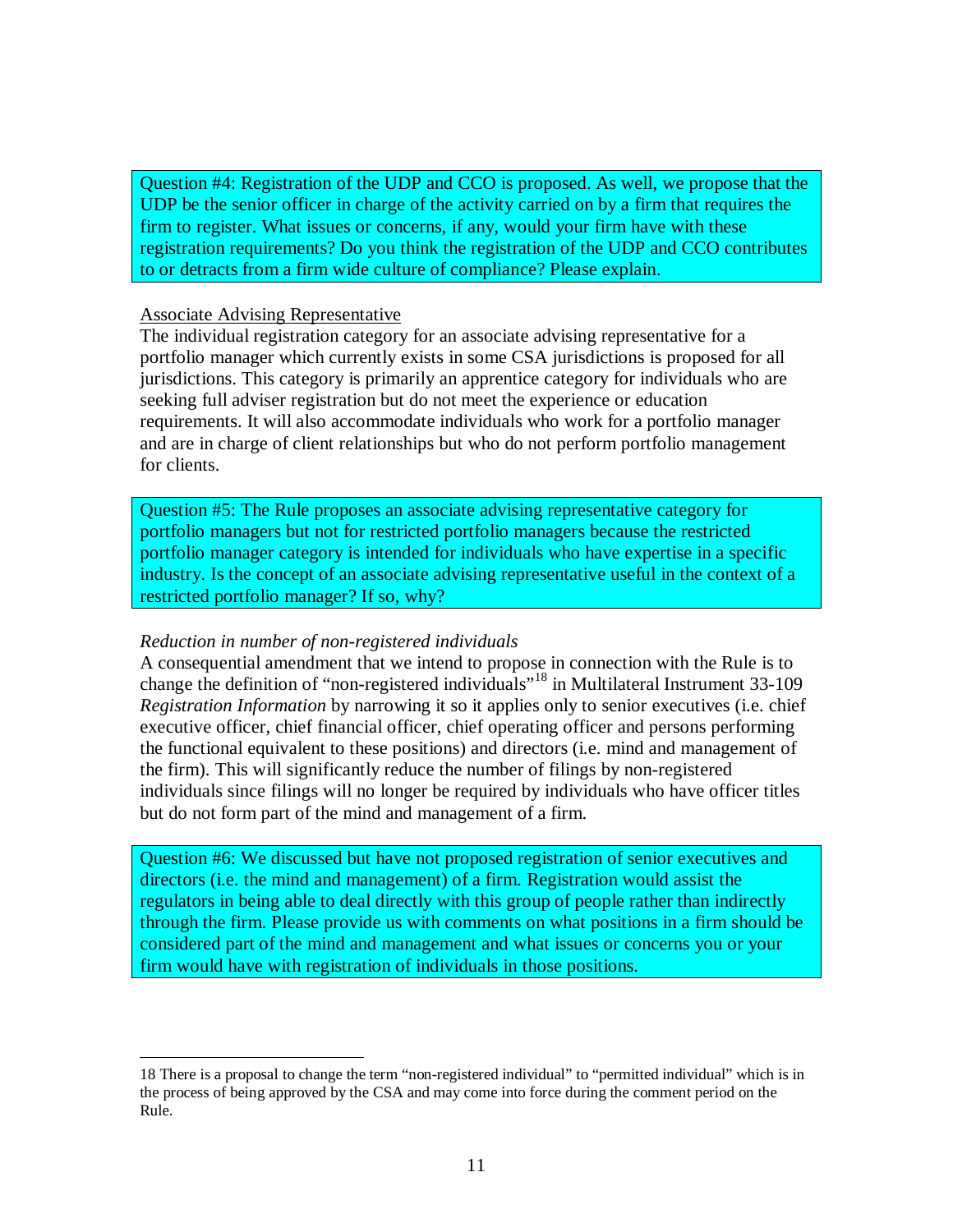#### *Categories not being continued*

<u>.</u>

We have eliminated the security issuer category. We expect that many firms currently registered a security issuer would not be caught by the business trigger. If, however, an issuer is in the business of dealing in securities, then registration as a dealer, such as an investment dealer or an exempt market dealer, will be required.

We have eliminated the securities adviser category. We do not intend to register persons who only provide generic advice (i.e. advice that is not directed to a particular investor). We believe that the regulatory risks associated with the giving of generic advice are better dealt with through anti-fraud provisions and disclosure requirements regarding conflicts of interest and are considering whether amendments to existing requirements or new requirements are needed.

We have eliminated the investment counsel category. Almost all advisers are currently registered as portfolio managers. Advisers will either be portfolio managers or restricted portfolio managers. Both categories of adviser will be permitted, but not required, to provide discretionary advice.

The category of international dealer in Ontario and Newfoundland and Labrador and the category of international adviser in Ontario have been eliminated. Under the Rule, persons who currently fall into these categories will become exempt from registration in all CSA jurisdictions, subject to conditions that generally mirror the conditions currently imposed on these categories. The move to an exemption means that the protections offered by registration no longer extend to clients of international dealers and international advisers. Consequently, the types of clients that they are permitted to have under the Rule has been narrowed somewhat from those permitted under the current registration categories. While not all CSA jurisdictions currently have an international dealer or international adviser category, some jurisdictions have granted discretionary relief to international dealers and international advisers on terms and conditions similar to but not identical to the exemptions proposed in the Rule.

Existing categories that have not been used or rarely been used will be deleted – for example the financial intermediary dealer and foreign dealer categories in Ontario, the investment contract brokerage category in Québec and the exchange contracts dealer category in British Columbia<sup>19</sup> and Alberta.

We have also renamed some of the existing categories. For example, limited market dealers in Ontario and Newfoundland and Labrador will become exempt market dealers. Transition issues are discussed later on in this Notice.

<sup>19</sup> In British Columbia and Alberta it is expected that in the future, exchange contract dealers will operate as investment dealers and become members of the Investment Dealers Association of Canada.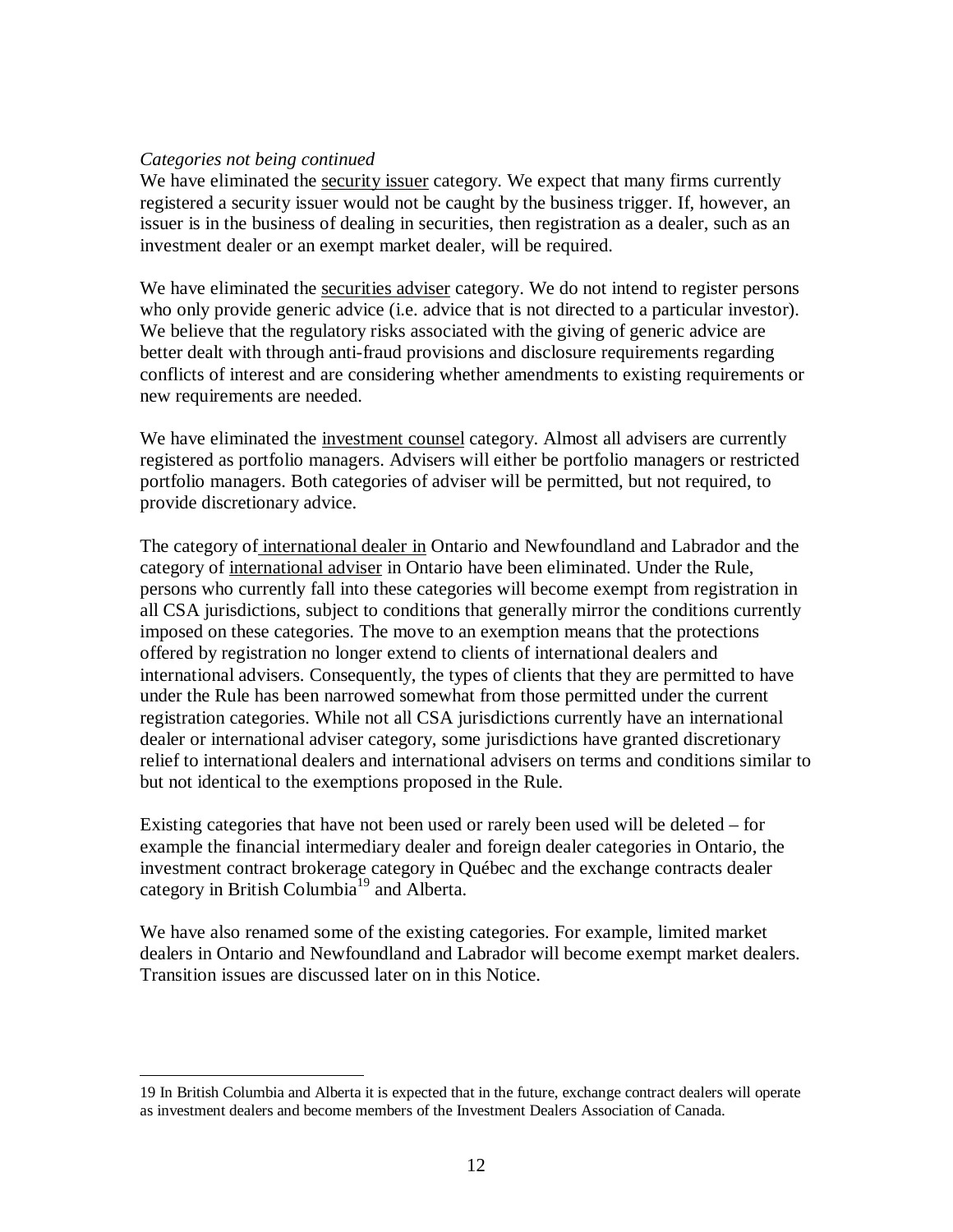#### *Permitted advising activities for dealers*

The Rule contains an exemption from the adviser registration requirement for a registered dealer who provides non-discretionary advice which is necessary to support its dealing activities. This exemption recognizes that dealing in securities necessarily involves an aspect of advising which is not incidental to, but part of, the business of dealing. This is a change from the current exemption in most jurisdictions which refers to advising activities that are incidental to a dealer's primary business.

We will maintain the current exemption for IDA members who give discretionary advice to fully-managed accounts in accordance with IDA by-laws.<sup>20</sup>

#### *Permitted dealing activities for advisers*

The Rule includes an exemption from the dealer registration requirement for a registered adviser who deals in units of its in-house pooled funds with *bona fide* fully-managed accounts managed by the adviser as part of its portfolio management for those accounts. We have included an anti-avoidance provision which, together with the referral arrangement restrictions in Part 6 of the Rule, is intended to clarify the limited circumstances in which the exemption is available. The prospectus requirements applying to the distribution of the units have not been changed. $21$ 

Question #7: The proposed exemption applies to advisers who are actively advising and managing their clients' fully-managed accounts. The exemption has not been extended to advisers dealing in securities of their own pooled funds with third parties. If there are circumstances in which you think it would be appropriate to extend the exemption to third parties please describe.

#### **Part 3: SRO Membership**

<u>.</u>

As today in most CSA jurisdictions, the Rule requires investment dealers to be members of the IDA and mutual fund dealers to be members of the Mutual Fund Dealers Association of Canada (**MFDA**) or, in Québec, a member of a self-regulatory organization that is recognized for the purpose of regulating mutual fund dealers.

Certain requirements in the Rule (e.g. proficiency and solvency requirements) will not apply to members of SROs and their registered individuals. Requirements for these areas will be prescribed by the applicable SRO.

<sup>20</sup> Mutual Fund Dealers Association of Canada rules currently prohibit discretionary managed accounts but the MFDA is considering proposing rule amendments to allow such accounts subject to conditions in which case amendments to the Rule to provide an exemption for members of the MFDA similar to that proposed for IDA members would be considered.

<sup>21</sup> In Ontario, advisers are reminded that the prospectus exemption for distributions to accredited investors in sec. 2.3 of NI 45-106 does not apply to a portfolio manager acting for a fully managed account in the purchase of a security of an investment fund as a result of paragraph (q) of the definition of "accredited investor" in sec. 1.1 of NI 45-106.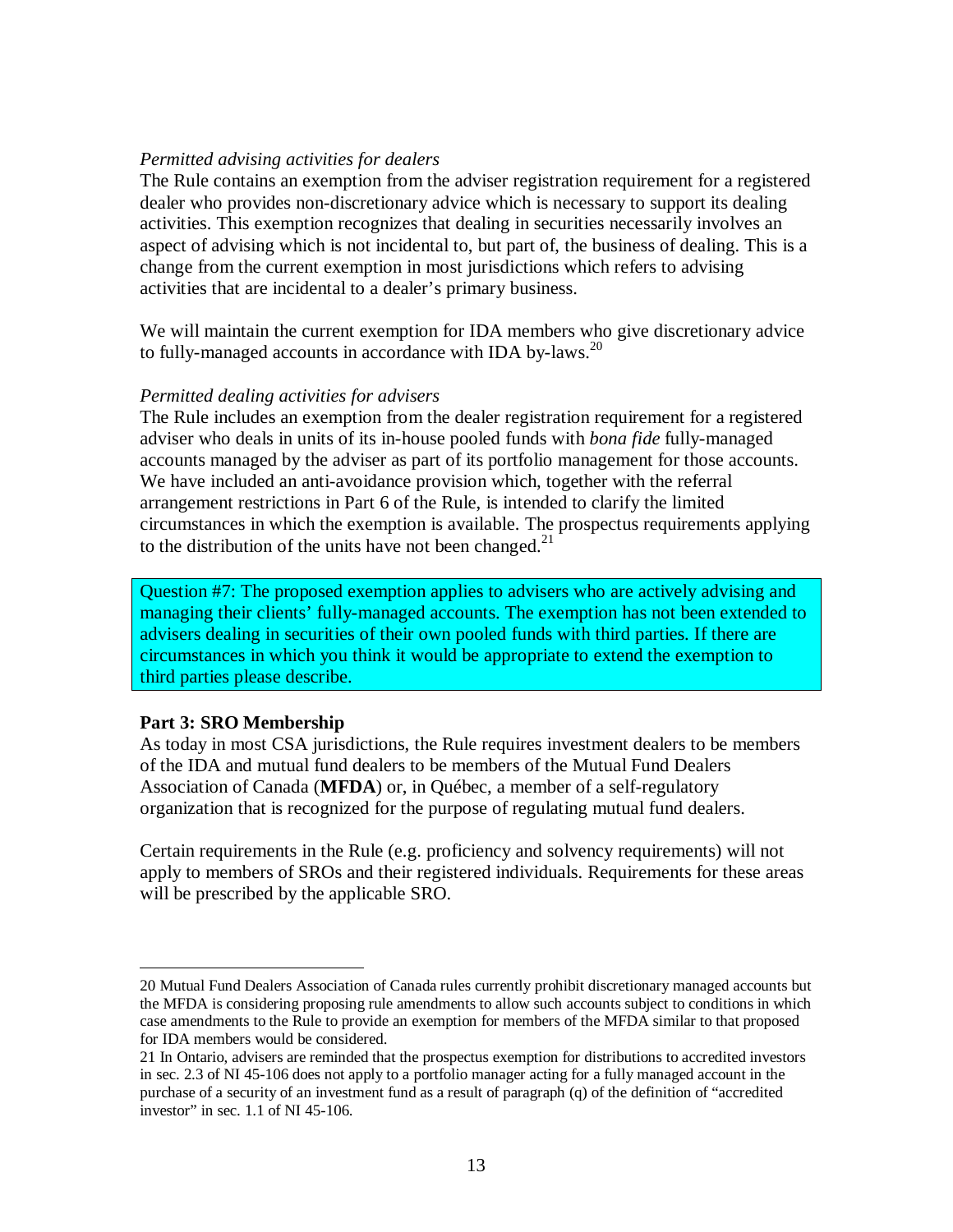# <span id="page-13-0"></span>**Part 4: Fit and Proper Requirements**

Fit and proper requirements are designed to ensure the suitability of individuals or firms for registration. The cornerstones of the registration fit and proper requirements are:

- proficiency only qualified persons can deal in securities, advise, or manage investment funds
- integrity registrants are subject to business conduct rules and are held accountable for their securities related activities
- solvency registered firms must be financially viable.

# Division 1 – Proficiency

We have harmonized proficiency requirements for individuals registered with firms that are not SRO members. We have also modernized proficiency requirements by moving from course-based to exam-based requirements wherever possible. We recognize that many individuals have already completed college or university courses that prepare them for industry exams. Requiring further coursework is an unnecessary regulatory burden.

As mentioned above, proficiency requirements for SRO members will be set out in SRO by-laws.<sup>22</sup> This will permit flexible and timely responses to new proficiency needs as industry develops new products.

The currency of exams for proficiency requirements has been modified. The general requirement is that the required exam must be completed within 36 months of the date of applying for registration. If the exam was completed more than 36 months before applying for registration the exam will be current if the individual was registered or had relevant experience for 12 months during the 36 months preceding registration. We also recognize that individuals can gain relevant experience in various ways. Consequently, we have not prescribed what constitutes relevant experience. Instead, we have provided guidance on what we consider to be relevant experience in the Companion Policy.

Advisers will have two options to choose from to meet the proficiency requirements. One option is the CFA Charter which, in our experience, is the proficiency most often acquired by portfolio managers who act for institutional clients. The other option is the Canadian Investment Management designation plus four years of relevant investment management experience. This proficiency is, in our experience, the one most often acquired by portfolio managers who act for retail clients.

## Division 2: Solvency Requirements

-

We regulate a firm's solvency by imposing capital and insurance requirements. The requirement to maintain a minimum level of capital is one of the tools that a regulator uses to monitor its market participants. The capital formula, as a regulatory tool, enables the regulator to achieve the following objectives:

<sup>22</sup> The MFDA will be responsible for setting the proficiency requirements for individuals carrying on activity requiring registration for its members but the registration of those individuals will continue to be done by the securities regulatory authority or regulator, as applicable, in each jurisdiction.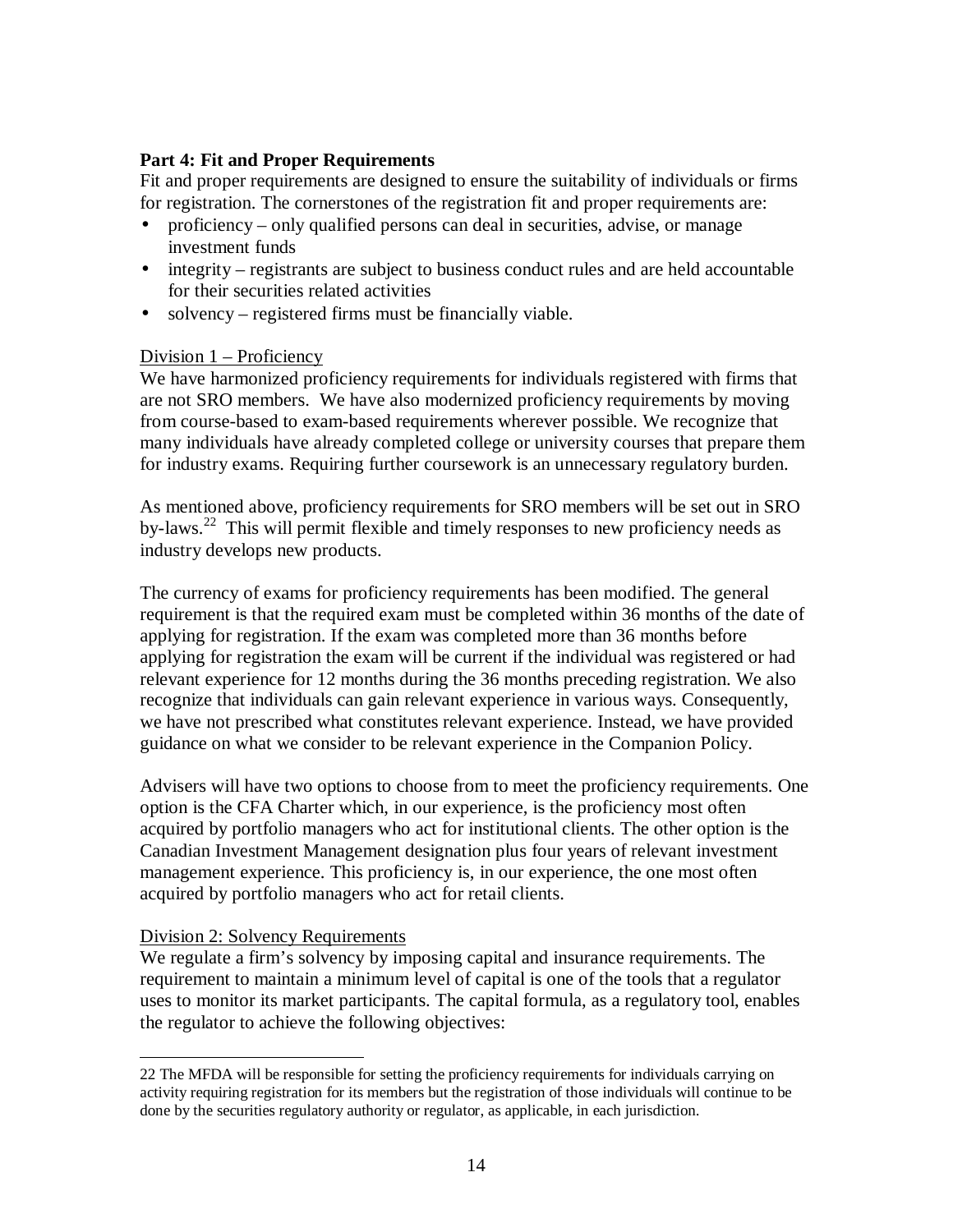- <span id="page-14-0"></span>• provide protection against insolvency due to liabilities exceeding the realizable value of assets
- provide protection to client assets and minimize disruption to clients
- ensure liquidity of a firm
- allow the regulators sufficient time to intervene to facilitate an orderly wind down, if necessary
- serve as a signal to the regulator that the market participant may have potential problems
- help in the assessment of the integrity of market participants and their fitness for registration.

The primary objective of an insurance requirement is to protect against the loss of property with a view to:

- protecting clients' assets
- protecting the firm's own assets.

# *Capital requirements*

The Rule contains harmonized minimum capital requirements for non-SRO registered  $firms$ ,  $^{23}$  including exempt market dealers and investment fund managers. Registered firms with multiple registrations will need to be aware of the requirements for each category of registration they have. The capital requirements have been modernized and reflect a more risk-based approach which is consistent with the approach taken by SROs. It is also an approach which, we believe, better reflects the risks inherent in current business models and the differences in internal controls across registered firms.

Other key changes to the proposed capital requirements include:

- an increase in minimum capital requirement for most non-SRO registered firms (but generally no change for portfolio managers that hold client assets)
- an increase in the frequency of filings for most non-SRO registered firms
- an enhanced capital calculation formula to better reflect the business model of a firm.

In addition, firms must prepare capital calculations and financial statement filings on an unconsolidated basis.

## *Insurance*

The Rule sets out modernized insurance requirements for non-SRO registered firms. For some advisers there will be no change in the requirements. Insurance requirements for SRO members are set out in the SRO by-laws. The method of calculating insurance has changed and is now based on a formula and not a flat amount.

<sup>&</sup>lt;u>.</u> 23 Capital requirements for SRO members will be set by the SRO.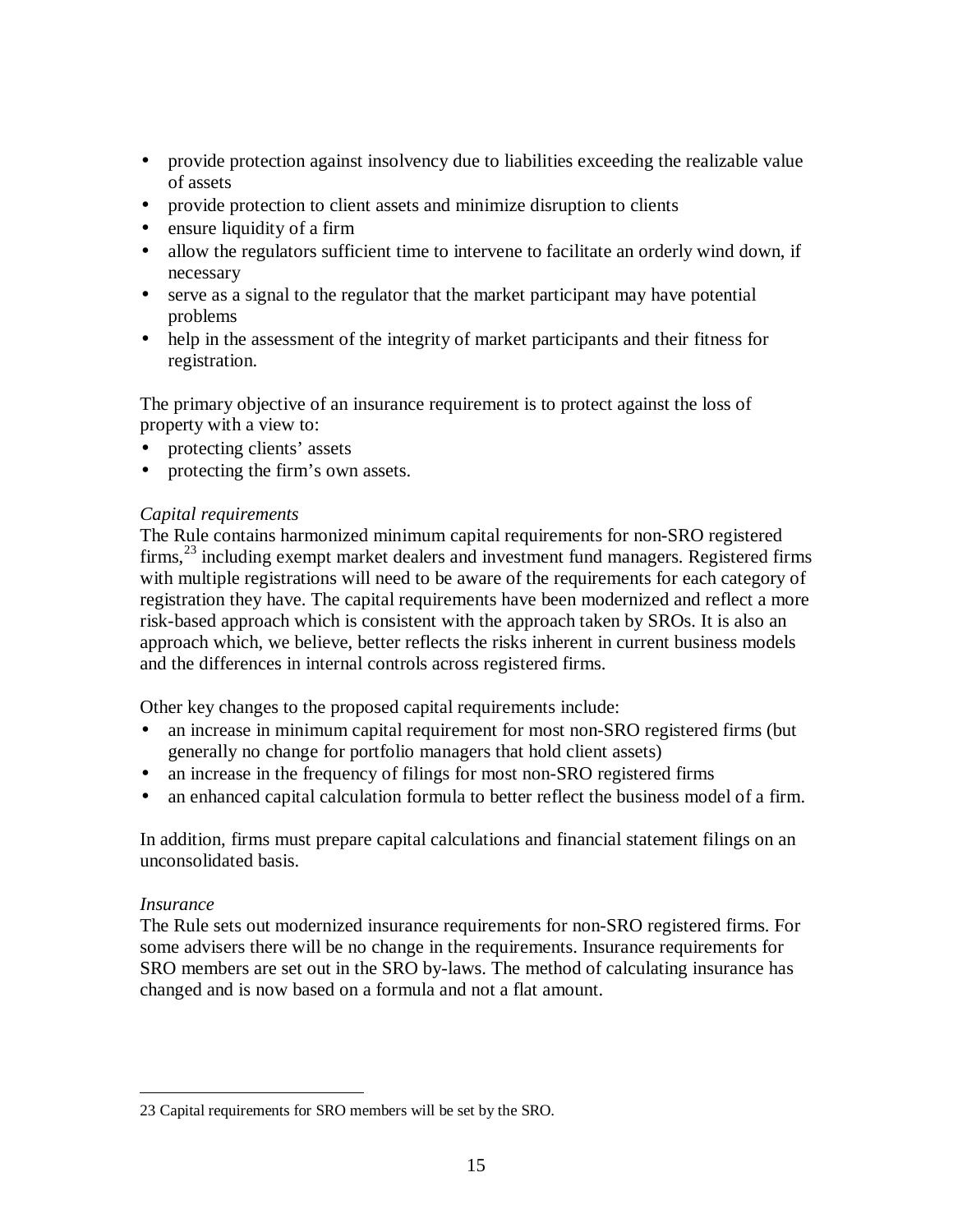Question #8: The Rule requires dealers, advisers and fund managers to have Financial Institution Bonds. In cases where the owners of the firm also carry out the operations and registerable activity of the firm, usually in small firms, are these bonds prohibitively costly to obtain and will the bonds provide coverage if they are obtained in these situations?

#### Division 3: Financial Records

The Rule harmonizes and modernizes the current requirements for non-SRO registered firms to appoint an auditor and deliver financial information on a periodic basis.

## **Part 5: Conduct Rules**

Part 5 consists of eight divisions dealing with the conduct of a registrant.

#### Division 1: Account opening and know-your-client

This division consolidates existing requirements applicable to opening an account for a client (other than account opening documentation, which is discussed in Division 2) and assessing suitability for a client. It also contains an express requirement that a registrant must take reasonable steps to ensure that a proposed purchase or sale is suitable for the client with reference to the client's circumstances.

Question #9: We propose that some requirements of Division 1 not apply to clients that are accredited investors as defined in NI 45-106 *Prospectus and Registration Exemptions*. Is it appropriate to exclude this group, or any other group, of clients from the account opening requirements?

## Division 2: Relationship Disclosure

The SROs are currently drafting rules to implement the client relationship principles with respect to account opening documentation. The Rule will impose similar requirements for accounts that non-SRO registered firms open for clients other than accredited investors.

Question #10 What issues or concerns, if any, would your firm have with the proposed relationship disclosure requirements? Is this type of requirement appropriate for some or all types of accredited investors? If so, what information would be useful to have in the relationship disclosure document?

#### Division 3: Client Assets

This section sets out and harmonizes safekeeping and segregation of funds requirements (currently in the securities legislation in some jurisdictions). This division also introduces a prohibition on non-SRO registered firms providing margin to clients. Providing margin is prohibited to this group of registered firms due to the nature of the businesses carried on by non-SRO firms. The proposed capital and insurance requirements for non-SRO firms do not take into account the risks associated with providing margin.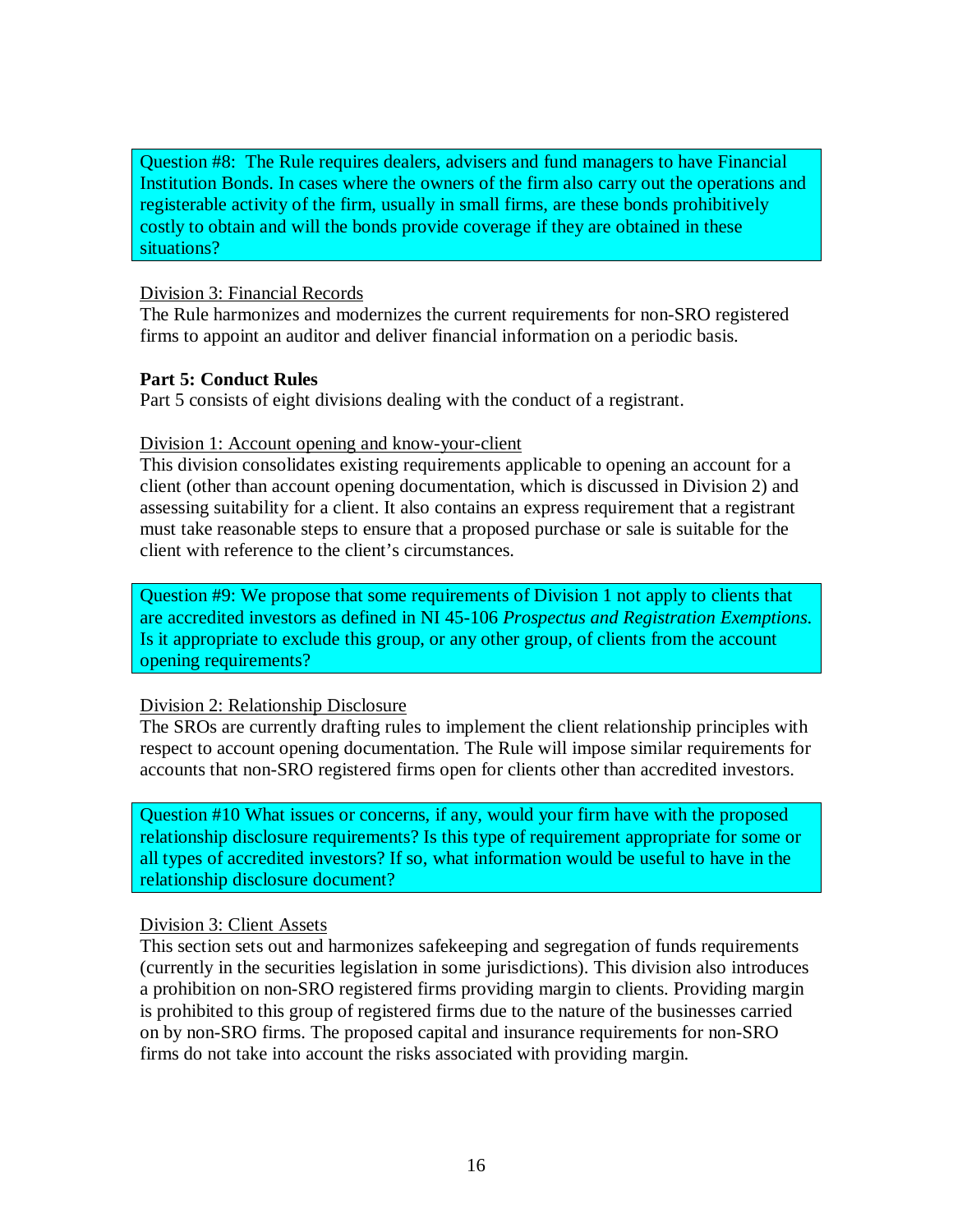## <span id="page-16-0"></span>Division 4: Record Keeping

Currently, most jurisdictions prescribe the specific records that registrants must keep. We have replaced prescriptive lists with a general obligation for registrants to maintain an effective record-keeping system. This approach recognizes that records that are relevant for one firm may not be relevant for another. The Companion Policy includes guidance on the sorts of records a firm must maintain.

The Rule requires that registered firms keep their records in a durable and intelligible form, capable of being easily accessed and printed. This requirement accommodates both new recordkeeping technologies and a regulator's need to access records.

## Division 5: Account activity reporting

## *Confirmations*

The Rule harmonizes and modernizes<sup> $24$ </sup> the current requirements found in securities legislation for registered dealers to send confirmations of trades to clients. The Rule recognizes that often client orders are filled through multiple trades and on multiple marketplaces and therefore permits aggregated information on a confirmation.

The Rule introduces in all CSA jurisdictions the disclosure option set out in subsections 71.1(6) and (7) of Alberta Securities Commission Rules for clients trading in securities of mutual funds, scholarship plans, educational plans and educational trusts under automatic payment plans, automatic withdrawal plans or contractual plans. These sections give registered dealers the option of providing clients with a semi-annual summary of trades following the initial issuance of a trade confirmation.

# Question #11: Is the prescribed content for a confirmation the appropriate type of information?

# *Streamlined Statements of Account and Portfolio*

We have modified the requirement for registered dealers and portfolio managers to issue statements of account or portfolio to clients at specified times. Firms may aggregate information and reduce the frequency of delivery provided the information is available to the customer upon request and without additional charge.

# Division 6: Compliance

# *Principle-based compliance regime*

Compliance is a firm-wide responsibility. We have sought to reinforce firm-wide responsibility by setting out a general compliance obligation in the Rule. Registered firms must establish and enforce a system of controls and supervision that ensures the firm's compliance with all applicable requirements of securities legislation. These are not new requirements. However, the Rule adopts a principle-based approach to these requirements

<sup>&</sup>lt;u>.</u> 24 We've attempted to capture in the Rule some of the discretionary relief relating to confirmations that has been granted in some CSA jurisdictions.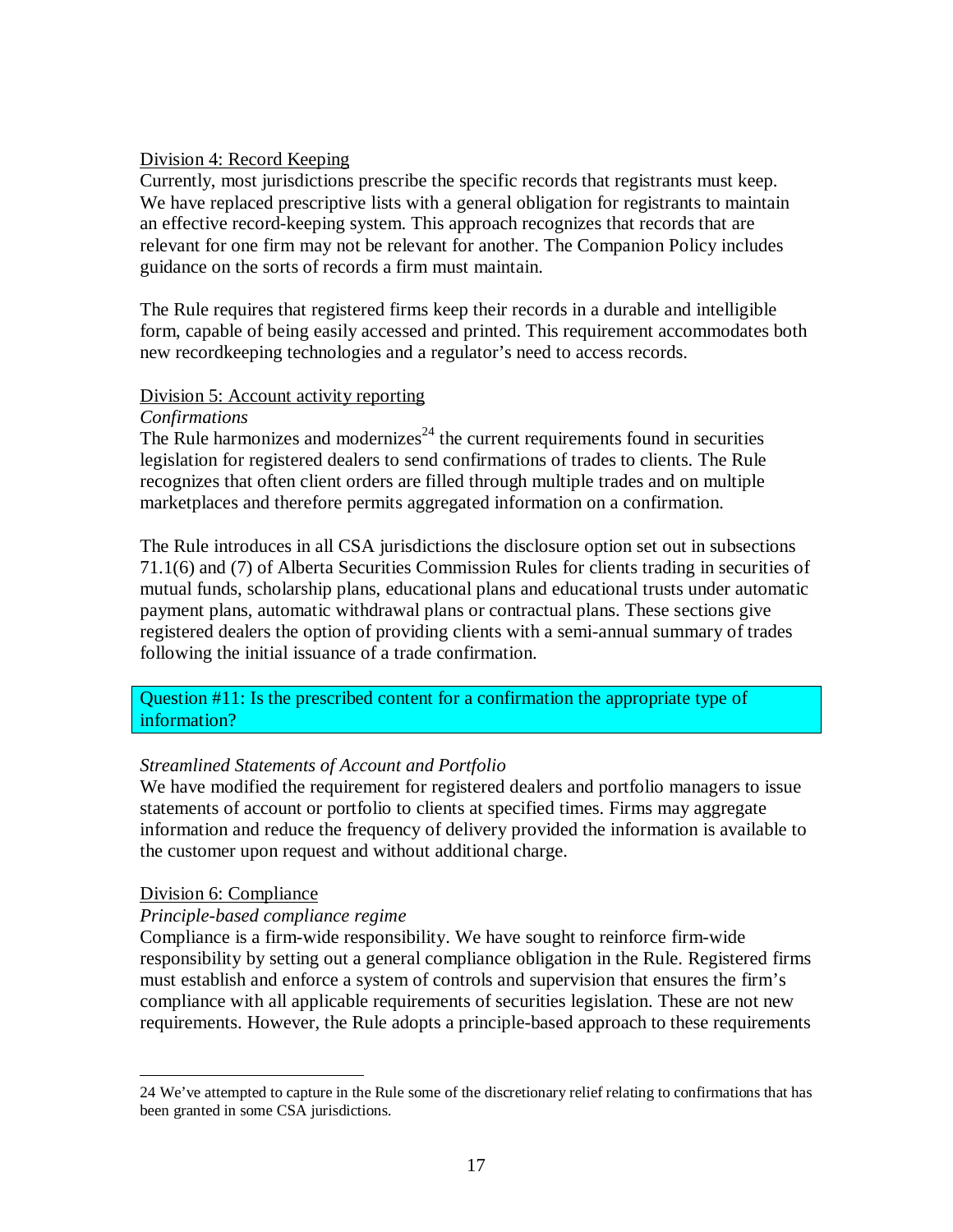because experience suggests that this is a better way to accommodate the diversity in size and scope of our industry participants.

# *Registration of UDP and CCO*

As discussed above, the Rule introduces the UDP/CCO system. While the UDP and CCO are responsible for carrying out specific activities, this does not mean that they are the only members of a firm that are responsible for compliance. The Rule requires a registered firm to give the UDP and CCO direct access to the board of directors of the firm or the partnership at such times as either of them may independently deem necessary. Compliance is the responsibility of everyone in a firm.

# *Branch managers*

Consistent with the move away from prescriptive compliance requirements, we have removed prescribed requirements relating to branch offices and branch managers from the Rule. Firms must consider their branch supervision requirements as part of the principle-based requirement to have an adequate supervision system which effectively achieves compliance with regulatory requirements. In addition, SRO members will continue to be subject to applicable requirements of their SRO, including those relating to branch offices and branch managers.

# Division 7: Complaint Handling

The Rule contains a requirement that registered firms implement policies and procedures to address client complaints. This is a new requirement in most CSA jurisdictions. This requirement is in response to comments received from investors about the need for responsive complaint handling processes. A firm's policies and procedures must provide for the recording and investigation of complaints and for the resolution of disputes concerning the firm's products or services. The Rule also contains a complaint reporting requirement that will provide securities regulatory authorities with important information for assessing market conduct practices, compliance by firms as well as their risk profile for supervision purposes. We have included guidance in the Companion Policy about what constitutes a satisfactory complaints handling system. This guidance is based on the existing regime in Québec.

We have included a general obligation on a firm to effectively and fairly deal with complaints. This obligation is supported by a requirement that a non-SRO firm participate in a dispute resolution service<sup>25</sup> which is similar to the requirements of the SROs.

# Division 8: Non-resident registrants

Division 8 only applies to non-resident registrants. We have removed Canadian incorporation requirements. The conditions of registration that apply to resident registrants also apply to non-resident registrants. However, there are additional requirements in the Rule applicable to non-residents. These requirements incorporate

<sup>&</sup>lt;u>.</u> 25 In Québec, the AMF acts as a dispute resolution service.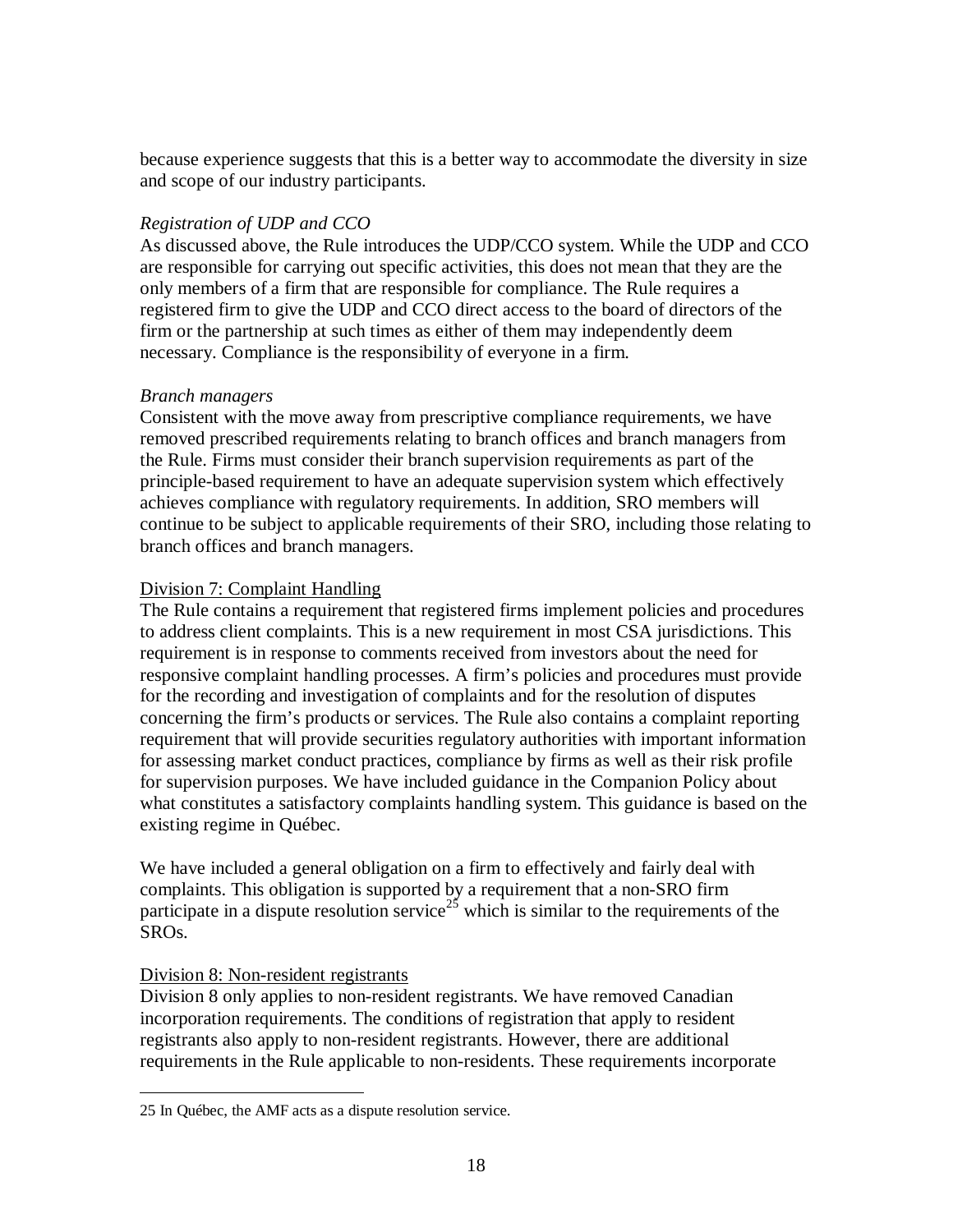portions of OSC Rule 35-502 *Non-Resident Advisers* and terms and conditions currently imposed by some CSA jurisdictions on the registration of non-resident registrants.

# **Part 6: Conflicts**

*Consolidation and modernization of conflict of interest provisions* Under current securities legislation, conflict of interest provisions are scattered throughout statutes, regulations and rules. The Rule consolidates, harmonizes and modernizes conflicts provisions across all CSA jurisdictions.

The Rule sets out an over-arching principle that registered firms must identify and deal with all conflicts. There are prescriptive requirements for those conflicts that we believe must be dealt with in a particular manner (i.e. avoidance or disclosure). This is a new approach for all CSA jurisdictions.

Question #12: The Rule requires a registered firm to identify and deal with all conflicts. Would a materiality concept be appropriate within the requirement or should that be dealt with at the firm level within the firm's policies?

We provide guidance in the Companion Policy about how registrants may satisfy the over-arching principle and the tools (e.g. structural mechanisms, disclosure and avoidance) that may be useful to deal with conflicts of interest.

## *Adviser fees no longer restricted*

CSA jurisdictions currently prohibit an adviser from charging transaction-based fees. We believe this prohibition was originally intended to prevent excessive transactions being done within a client's account to generate fees. Consistent with most foreign jurisdictions, we propose to remove the prohibition which will mean that advisers will be free to decide how they want to charge their clients. The risk that the original prohibition was intended to address will now be addressed through expanded disclosure of conflict of interest requirements in the Rule and the relationship disclosure requirements. For example, advisers will be able to move to a transaction-based fee structure (and be on equal footing with dealers), but their clients must receive disclosure about the basis upon which advisers are charging fees.

The Rule also modernizes and streamlines the existing provisions relating to statement of policies and limitations on trading, advising and recommendations.

## *Acquisition of registrants*

We have modified the requirements which apply to the acquisition of a registrant. The requirements now apply to anyone (not just another registrant) proposing to acquire a registrant. This modification allows the securities regulatory authorities the opportunity to address ownership issues which affect a firm's suitability for registration before transactions are completed.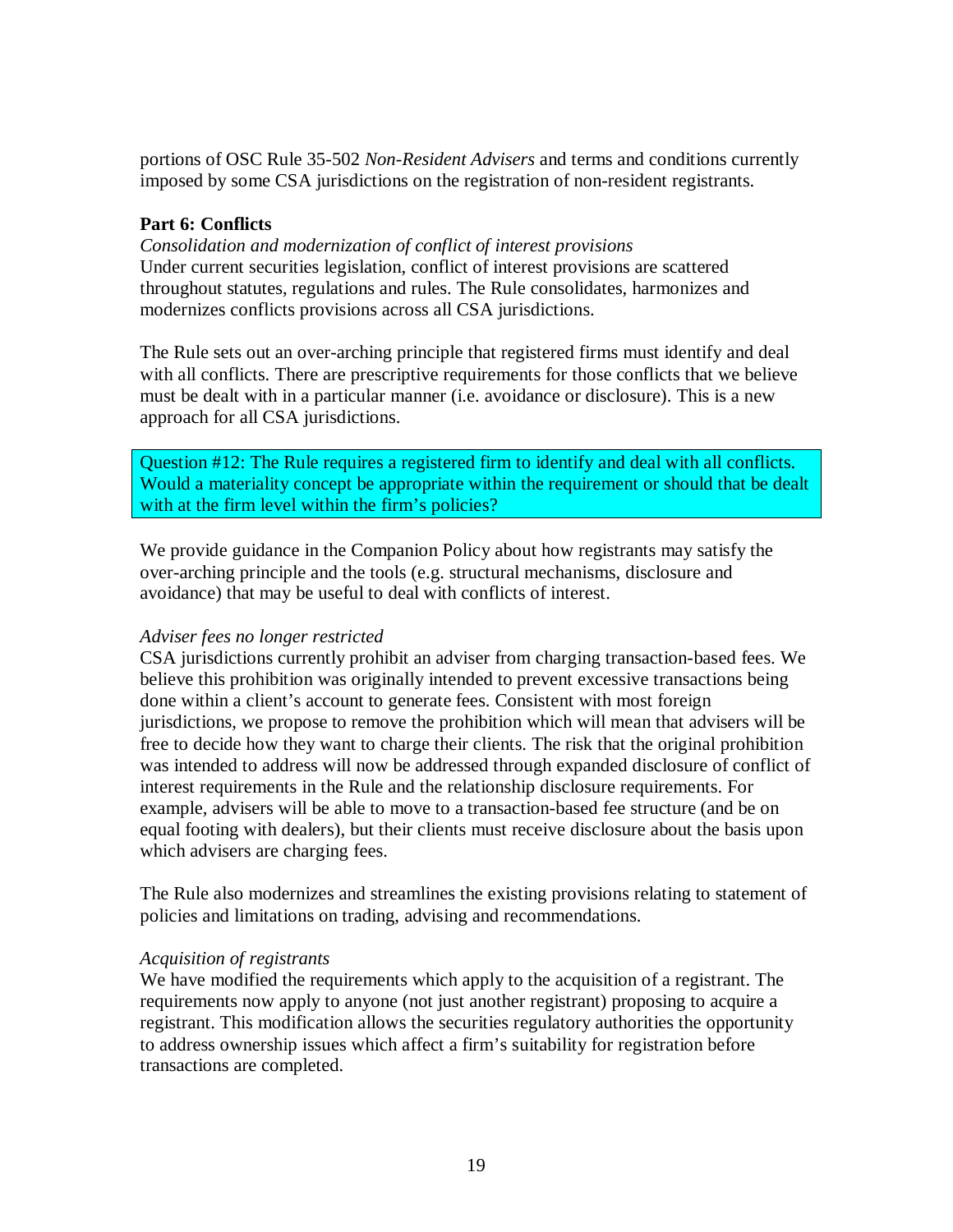# <span id="page-19-0"></span>*Referral arrangements*

The CSA have identified a number of issues and regulatory risks relating to referral arrangements through the course of compliance field reviews and enforcement cases including:

- *conflict of interest* there is a risk that the referrer will only refer clients to a registrant that pays for the referral or to the registrant that pays the highest referral fee
- *client awareness* a client expects advice that is in the client's best interest and is not influenced by the referrer's own financial interest
- *client confusion* without adequate disclosure, clients may be confused about who they are dealing with and who to approach for advice
- *referrer performing activities requiring registration* there is a risk that a referrer lacking the appropriate proficiency or registration may engage in activity requiring registration (e.g. dealing in or advising on securities)
- *supervision and oversight* some of the referral arrangements observed during compliance field reviews are informal arrangements that a salesperson has entered into without the dealer's knowledge or approval.

The Rule attempts to address these issues and to minimize the risks relating to referral arrangements. The Rule requires registrants to:

- manage and disclose conflicts of interest
- disclose information about referral arrangements that a reasonable investor would consider important in order to evaluate the referral arrangement
- establish clear lines of responsibility for compliance with securities legislation.

# Question #13: Is our description of the risks of referral arrangements complete and accurate? If not, what is missing?

# **Part 7: Suspension and Revocation of Registration**

# *Permanent registration*

The Rule and the proposed legislative amendments implement the concept of permanent registration in all CSA jurisdictions.<sup>26</sup> Once granted, registration will remain effective until it is suspended or revoked as a result of a triggering event. Triggering events include an intervention by the regulator or securities regulatory authority, failure to pay annual fees, an individual ceasing to have a sponsoring firm, and the regulator's or securities regulatory authority's acceptance of a request to surrender registration. The Rule also clarifies the implications of suspended registration, as well as the procedural aspects of reinstatement.

# *Automatic reinstatement*

In order to address industry concerns about delays in processing transfers, the Rule introduces the concept of automatic reinstatement (sometimes referred to as a transfer) of individual registration in all CSA jurisdictions. As is the case today, an individual who

<sup>&</sup>lt;u>.</u> 26 Permanent registration already exists in Saskatchewan and Québec.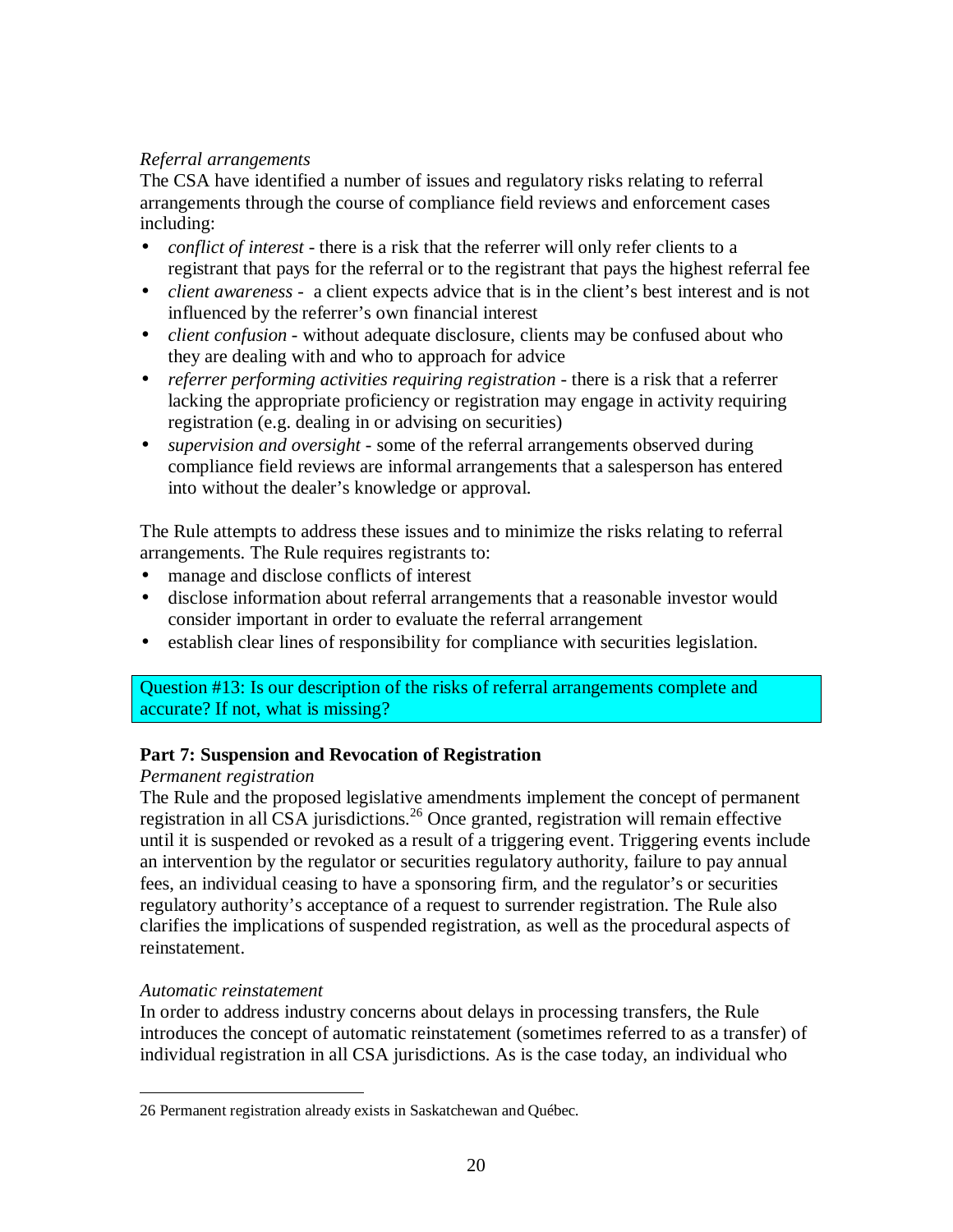<span id="page-20-0"></span>leaves his or her sponsoring firm will be automatically suspended. However, if the individual finds a new sponsoring firm within 90 days, the suspension will be lifted automatically so that he or she can begin working at once without waiting for regulatory approval. This system is currently in place in Québec.

#### *Proposed legislative amendment to give regulator power to intervene*

We are proposing that the regulator have discretionary power<sup>27</sup> to revoke or suspend a registration or impose terms and conditions on registration at any time when the regulator makes a determination that a registrant no longer meets the fit and proper requirements or that their continued registration is objectionable. The power of the regulator to revoke or suspend a registration at any time is a new concept in most jurisdictions. Under current securities legislation in most jurisdictions, the regulator is generally limited to one opportunity (e.g. renewal time) to intervene to revoke or suspend registration. At most other times, action must be taken through the securities regulatory authority (i.e. the Commission). The revocation, suspension or imposition of terms and conditions on registration will be subject to the registrant's right to an opportunity to be heard and right of appeal to the securities regulatory authority.

#### *Terminations*

-

A related amendment to NI 33-109 *Registration Information* introduces a revised Form 33-109F1 (Notice of Termination). The notice now includes a list of questions designed to elicit more information from a former sponsoring firm that will be relevant to the regulator's assessment of an individual's continued fitness for registration. The revisions to the notice of termination are in conjunction with the move to permanent registration and automatic reinstatements and will assist the regulator or securities regulatory authority, as applicable, in deciding whether a registration should be suspended because the individual is no longer fit and proper or because the registration has become objectionable.

## **Part 8: Information Sharing**

The Rule contains a requirement that a registered firm disclose information about a former registered individual to another registrant that is considering hiring the individual if the information is relevant to an assessment of whether the individual is suitable for registration. This is a new requirement in all CSA jurisdictions. We view this requirement as important because sponsoring firms have an obligation to conduct due diligence before hiring individuals who will be conducting activities requiring registration.

# **Part 9: Exemptions from Registration**

As a result of adopting the business trigger the number of registration exemptions needed will be significantly reduced. We do not propose to continue with the registration exemptions for capital-raising transactions and the sale of securities referred to in some

<sup>27</sup> This will be accomplished in different ways; some jurisdictions may do legislative amendments to give the regulator the power while others may delegate power from the securities regulatory authority to the regulator.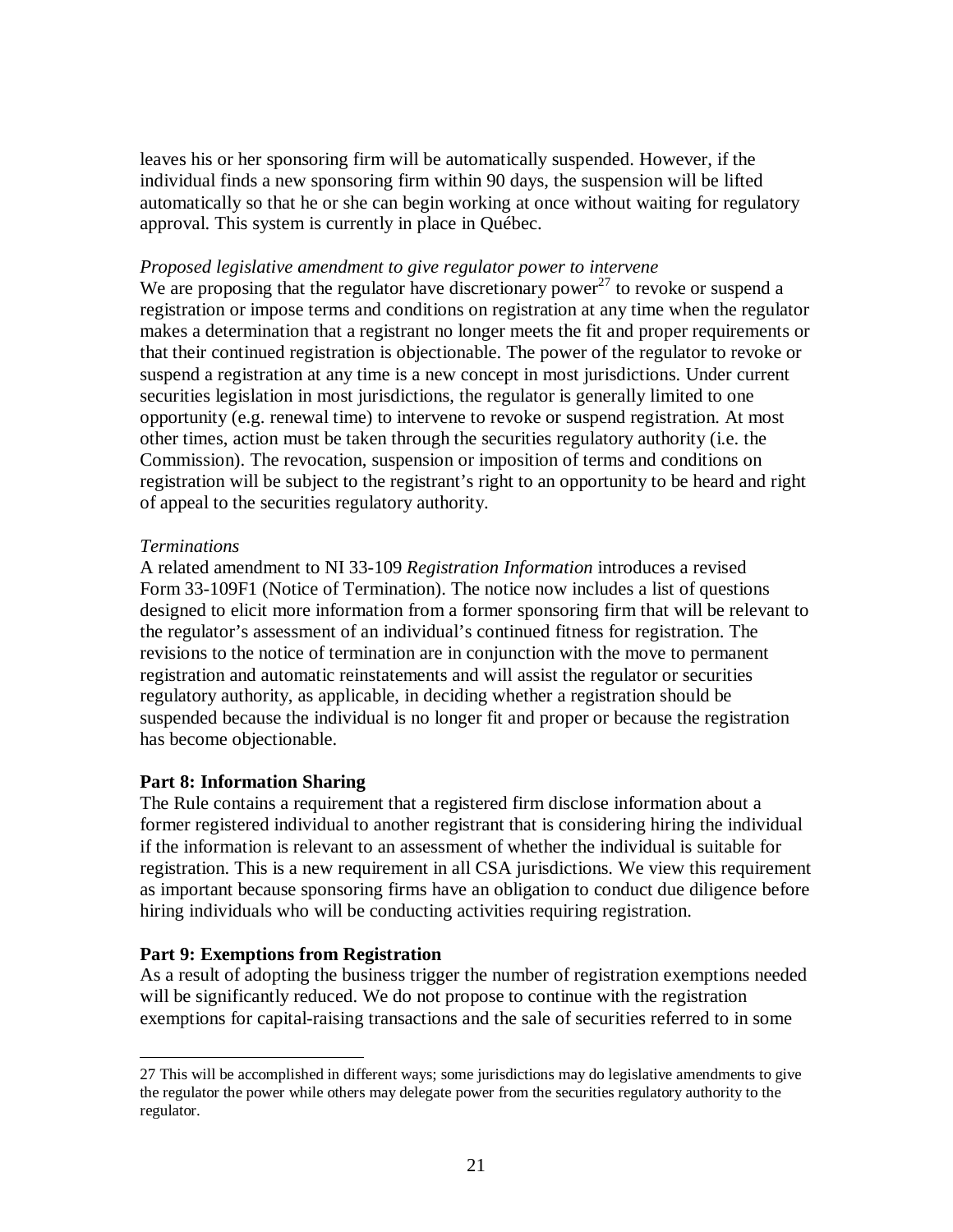<span id="page-21-0"></span>jurisdictions as "safe securities" (i.e. government guaranteed debt) on the basis that those who are in the business of dealing in securities, regardless of the type, should be registered as a dealer. Many of the existing dealer registration exemptions that are based on a trade trigger are not necessary under a business trigger because they apply to a person that is not in the business of dealing in securities or a transaction that is not being done as part of a business of dealing in securities. For example, the exemption for trades between an individual and their RRSP is not necessary under the business trigger because the individual is not in the business of dealing in securities. The adviser registration exemptions are substantially the same as those that currently exist because, as mentioned, the adviser registration trigger is already based on being in the business of advising in securities.

Most of the exemptions that we propose in the Rule are based on the rationale that there is another regulatory regime in place that adequately addresses the regulatory risk associated with the dealing or advising activity. An example of this is the exemption for dealing in mortgages by a registered mortgage broker.

#### *NI 45-106 Prospectus and Registration Exemptions (NI 45-106)*

Currently, NI 45-106 contains the national prospectus and registration exemptions. We propose that the registration exemptions in NI 45-106, which are based (except for the adviser exemptions) upon a trade trigger for registration, be repealed and replaced with the exemptions set out in the Rule, which are based upon a business trigger for registration. For purposes of requesting comment on the proposed registration exemptions, we have set them out in the Rule rather than as an amendment to NI 45-106. The proposed registration exemptions do not affect the prospectus exemptions contained in NI 45-106.

Question #14: One objective of NI 45-106 was to have all exemptions in one instrument. As mentioned, we have included the registration exemptions in the Rule for purposes of obtaining comments on the exemptions that are being proposed under a business trigger. Would you prefer the registration exemptions remain in NI 45-106 or be moved into the Rule?

## *Exemption for international dealers and international advisers*

As discussed above, the Rule contains exemptions for international dealers and international advisers. These exemptions are based on the international dealer and international adviser categories that currently exist in Ontario as well as on exemptions for non-resident advisers in OSC Rule 35-502 *Non-Resident Advisers.* The exemptions will only be available to companies that have no establishment, officers, employees or agents in Canada, and who carry on the business of dealing in or advising on securities in a foreign jurisdiction. The exemption allows international dealers and international advisers to deal with a prescribed list of clients for limited purposes which is narrower than the list of clients a registered international dealer or a registered international adviser has access to currently in Ontario.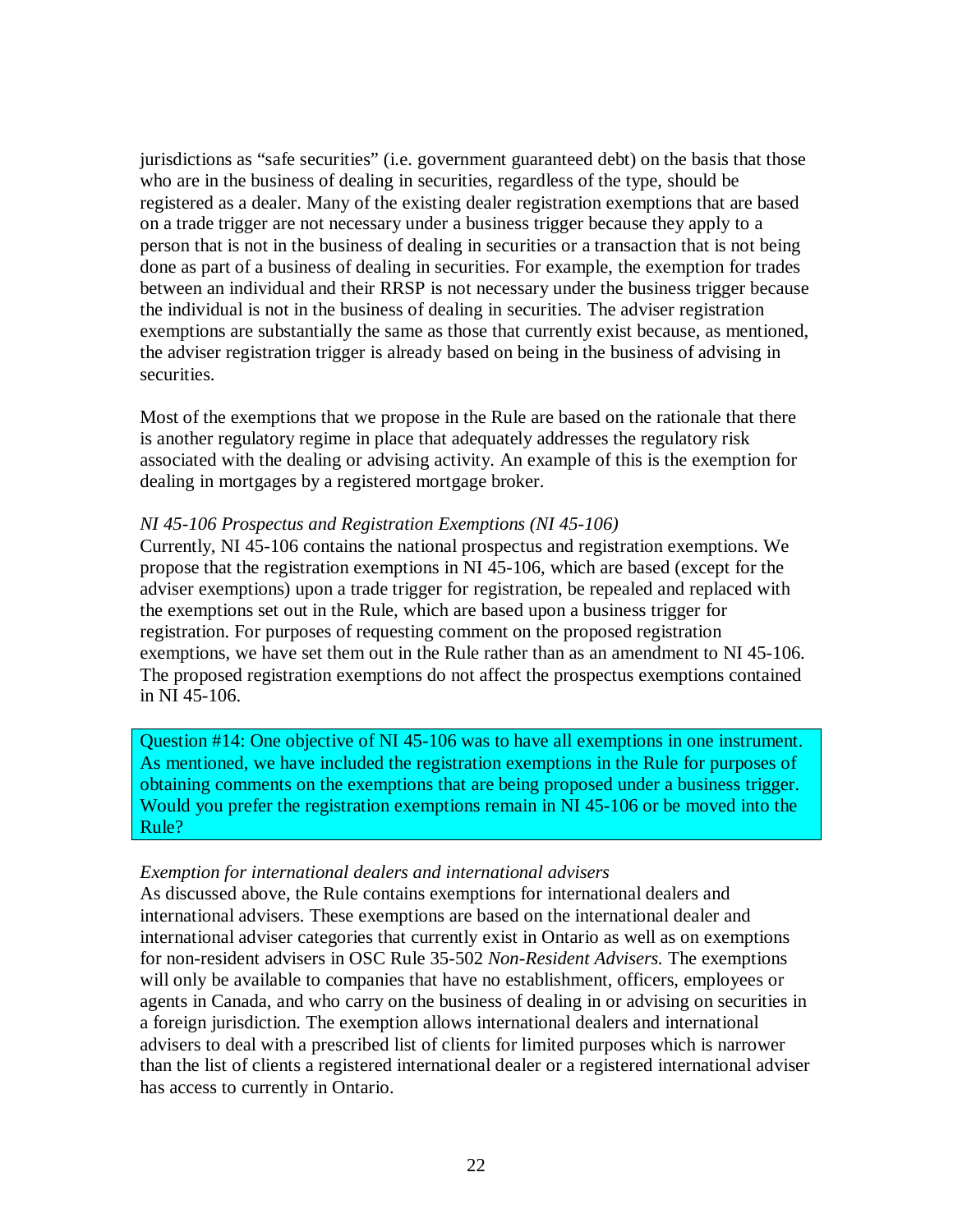## *Mobility exemption*

We have revised and included in the Rule the mobility exemptions for registrants in MI 11-101 *Principal Regulator System* (**MI 11-101**). Today, MI 11-101 does not apply in Ontario. The revised exemption would apply in all CSA jurisdictions. It narrows the definition of "eligible client" to an existing client who has moved from one jurisdiction to another and that client's spouse and children. The registrant relying on the exemption would also be able to continue dealing with a personal holding company and a family trust of the client. The caps on assets under management in the local jurisdiction have also been removed.

# **CHANGES TO REGULATORY FRAMEWORK IN QUÉBEC**

In Québec, the new regime created by the Rule will have significant consequences on the regulatory framework which currently applies not only to registrants governed by the Securities Act but also to those registrants governed by the Act respecting the Distribution of Financial Products and Services (the **Distribution Act**).

We are also seeking comment on these consequence (summarized below) in order to determine the most efficient way to achieve regulatory harmonization. The impacts on the current regulatory framework are summarized below.

# *Current regulatory framework*

In Québec, dealers and advisers are subject to the Securities Act, whereas mutual fund firms, scholarship plan firms and investment contract firms are subject to the Distribution Act. The regimes under these two acts are substantially different.

Mutual fund firms are not required to be members of an SRO, and are under the direct supervision of the AMF. They are not required to maintain a financial institution bond, as dealers and advisers are required under the Securities Act, but must maintain professional liability insurance.

Mutual fund representatives, scholarship plan representatives and investment contract representatives (collectively, the **Distribution Act representatives**) must be members of the Chambre de la sécurité financière (**CSF**), an SRO governed by the Distribution Act. The mandate of the CSF is to ensure that Distribution Act representatives comply with the code of ethics adopted under the Distribution Act and with ongoing proficiency requirements. The CSF has disciplinary jurisdiction over the Distribution Act representatives.

Mutual fund firms, scholarship plan firms and investment contract firms must contribute to the Fonds d'indemnisation des services financiers, the compensation fund established pursuant to the Distribution Act, which provides financial compensation to investors who are victims of fraudulent tactics or embezzlement committed by firms or Distribution Act representatives.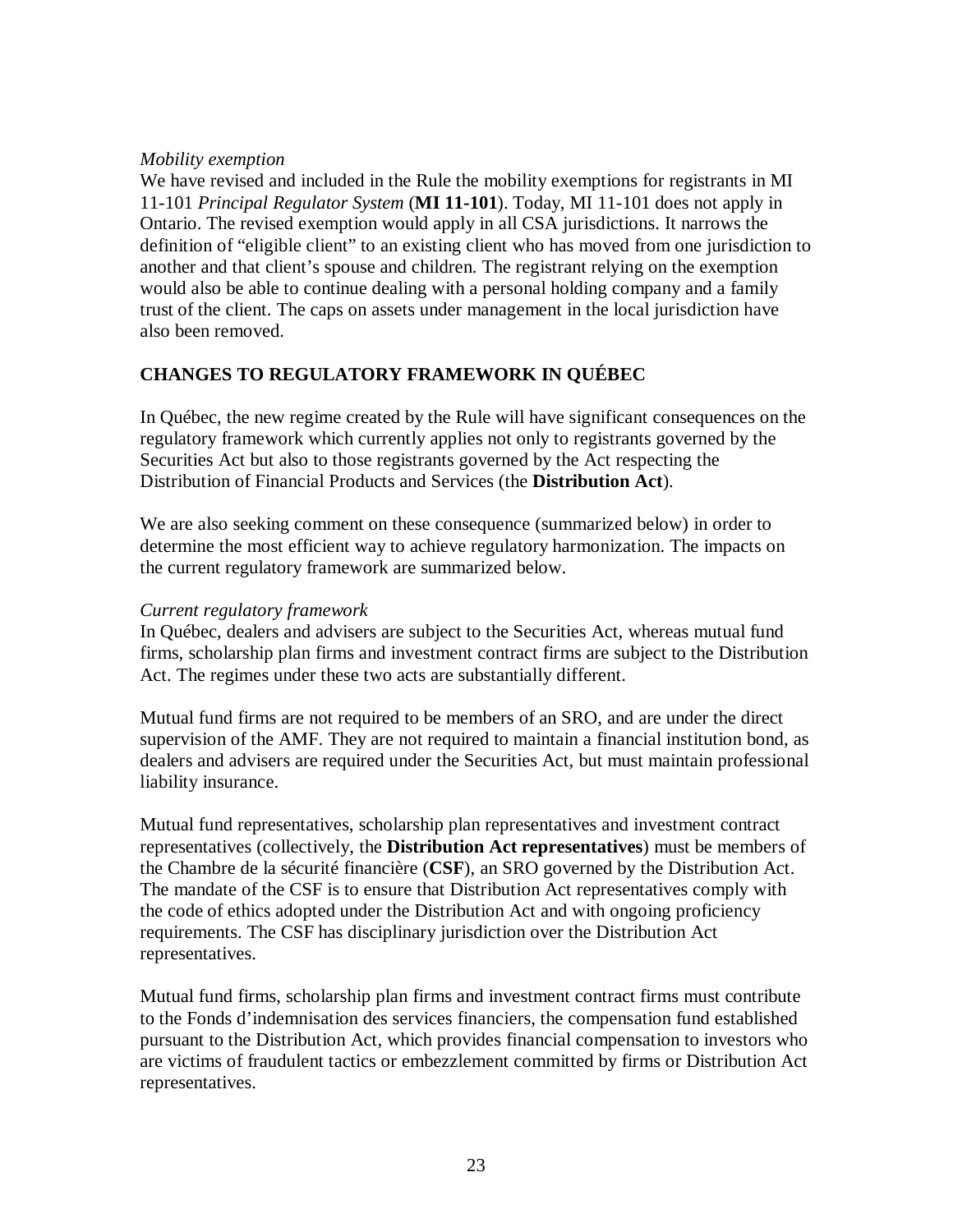<span id="page-23-0"></span>This is not proposed to be changed following the adoption of the Rule, except for investment contract firms which will be transitioned in the category of restricted dealers and will no longer be held to such contribution. Following the adoption of the Rule, mutual fund representatives and scholarship plan representatives will continue to contribute to the compensation fund.

## Summary of regulatory impacts and changes in Québec

#### *Transition to the Securities Act*

In order to achieve the harmonization objective of the Rule, mutual fund firms, scholarship plan firms and investment contract firms, as well as their representatives, will no longer be governed by the Distribution Act. They will be subject to the requirements of the Securities Act, pursuant to which the Rule will be adopted.

Under the Rule, Québec mutual fund firms will be transitioned in the category of mutual fund dealer, scholarship plan firms will be transitioned in the category of scholarship plan dealer and investment contract firms will be transitioned in the category of restricted dealer.

## *New requirements for mutual fund dealers*

For mutual fund firms in Québec, the transfer to the Securities Act and the adoption of the Rule will have the following important consequences:

- upon the coming into force of the Rule, mutual fund dealers will be required to maintain minimum capital, and to calculate such capital, in the amount and in the manner prescribed by the MFDA
- they will be held to a financial institutional bond and will no longer be required to maintain professional insurance
- their representatives will be held to the proficiency requirements set forth by the MFDA; this does not represent a major change from the current regime. However, the Placements des particuliers (CEGEP) examination will no longer be accepted for these representatives.

## *SRO membership for mutual fund dealers in Québec*

The exceptions from certain requirements for SRO members provided in section 3.3 of the Rule may not apply to Québec mutual fund firms at the time of the adoption of the Rule, since the MFDA is not an SRO recognized in Québec. However, the Rule provides that mutual fund dealers must be members of an MFD SRO (as defined in the Rule).

The AMF will carry on extensive public consultations in early 2007 to discuss with mutual fund dealers and other interested parties in Québec, the question of the MFD SRO in Québec and the most efficient way to achieve regulatory harmonization.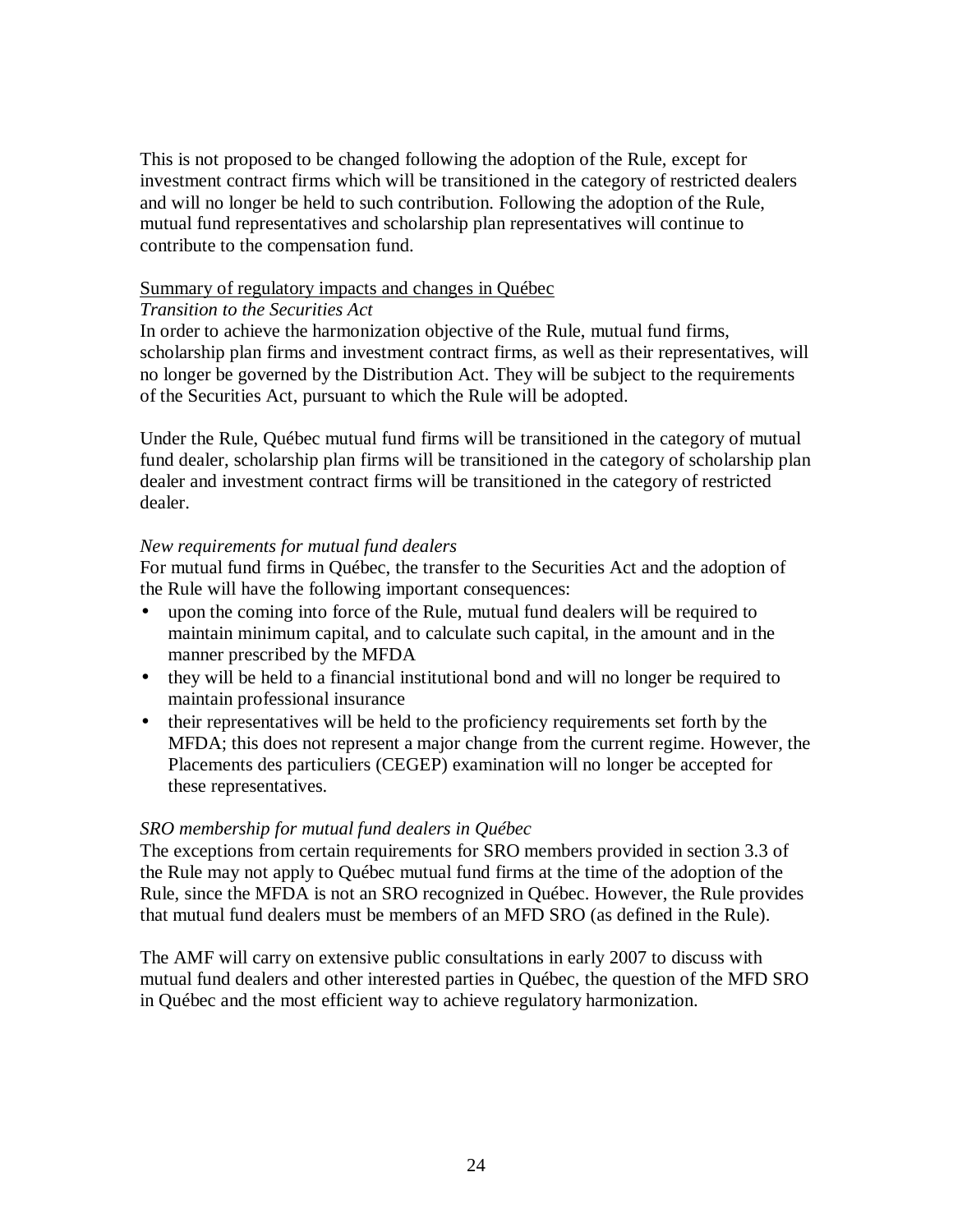# **TRANSITION**

Registrants impacted by changes in requirements will need to make a transition to the new requirements. We are considering what are appropriate transition times for each of the changed requirements and welcome your comments on this issue.

Concerning the proposed restrictions on referral arrangements, we propose to give registrants with existing referral arrangements a transition period of 120 days following implementation of the Rule to comply with that part of the Rule.

Question #15: Is 120 days sufficient to allow registrants with existing referral arrangements to comply with the Rule? If not, what length of time is sufficient? Please explain.

# **PROPOSED FORMS UNDER MI 33-109 REGISTRATION INFORMATION**

We have proposed one new form (a firm registration form) and amendments to two existing forms (the individual registration form and the notice of termination form) under MI 33-109 *Registration Information*. 28

In an effort to reduce the regulatory burden of multi-jurisdictional registration the new form is a harmonized firm registration form which is based on the various firm registration forms currently used across the CSA jurisdictions. This form also incorporates information previously requested through administrative practices in various jurisdictions.

Amendments have been made to the notice of termination form to support the proposal for permanent registration and more efficient transfers. The individual registration form has been amended primarily to clarify questions that were unclear to users of the form.

## **OTHER ISSUES**

## *Incorporated salespersons*

The CSA have not reached a decision on the request by industry to permit salespersons for registered firms to operate through incorporated entities. We intend to address this issue in 2007.

<sup>&</sup>lt;u>.</u> 28 MI 33-109 *Registration Information* is in the process of becoming a national instrument.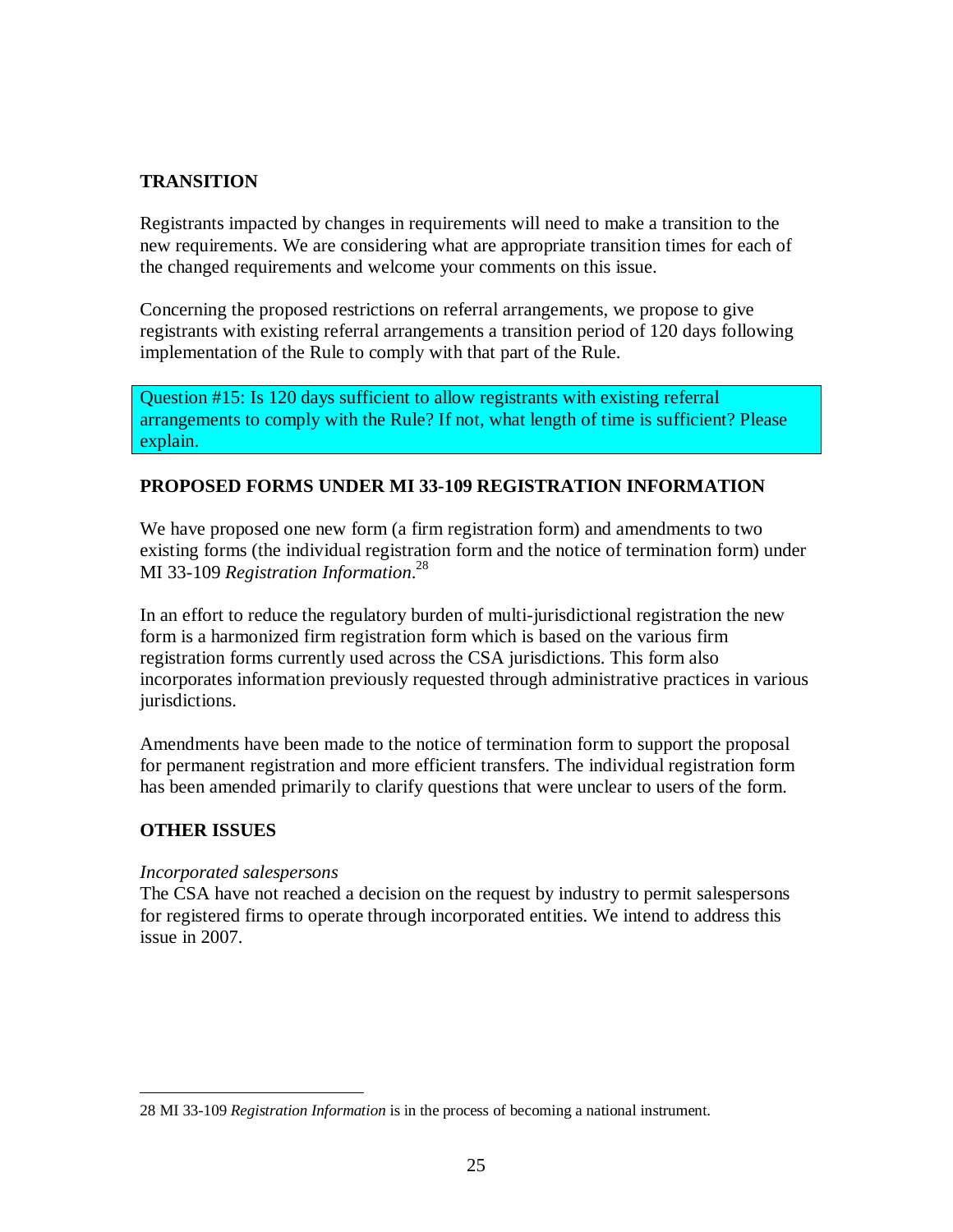# <span id="page-25-0"></span>*Annual fee payment date*

Question #16: A matter not dealt with in the Rule but one which relates to registrants and NRD is the annual fee payment date. Comments have been made by some industry participants that a December 31 fee payment date is problematic and that a May 31 fee payment date would be better. Please comment on whether a May 31 or December 31 annual fee payment date is better for your firm.

# **DESCRIPTION OF OSC PROPOSALS FOR LEGISLATIVE AMENDMENTS**

As part of its initiative to harmonize and streamline securities law in Canada, some CSA members are also seeking or will be seeking their government's consideration for certain securities act amendments. A summary of the amendments that the OSC plans to propose for consideration in Ontario is attached as Appendix B to this Notice.

The OSC welcomes comments on the Act amendments being considered.

At this time, the Ontario government has not reviewed these legislative proposals and has made no decision to proceed with them. Accordingly, the legislative proposals are subject to change as a result of the consultation process and as a result of review by the government. They will only become law if they are passed by the Legislative Assembly of Ontario.

# **HEAD OF AUTHORITY**

In Ontario, the OSC is seeking amendments to the *Securities Act* (Ontario) to provide it with the requisite authority to make certain provisions in the Rule. The remaining provisions are made under the authority of the following paragraphs of subsection 143(1) of the *Securities Act* (Ontario): 1, 2, 3, 4, 5, 7, 8, 13, 18, 25, 31, 33, 34, 35, 39, 39.1, 45, 47, 50 and 56.

# **ANTICIPATED COSTS AND BENEFITS**

We believe that the overall benefits of the proposed registration regime will substantially outweigh the costs. Given that the securities regulation regime of the jurisdictions are not harmonized today, the specific costs and benefits will vary from jurisdiction to jurisdiction. Nonetheless, the common benefits of the proposed harmonized registration regime across all CSA jurisdictions include:

- harmonization of individual and firm registration categories, fit and proper requirements, conduct requirements and exemptions which creates efficiencies for regulators, for NRD and for industry
- reduction in regulatory burden through adoption of a permanent registration regime and streamlined transfer procedures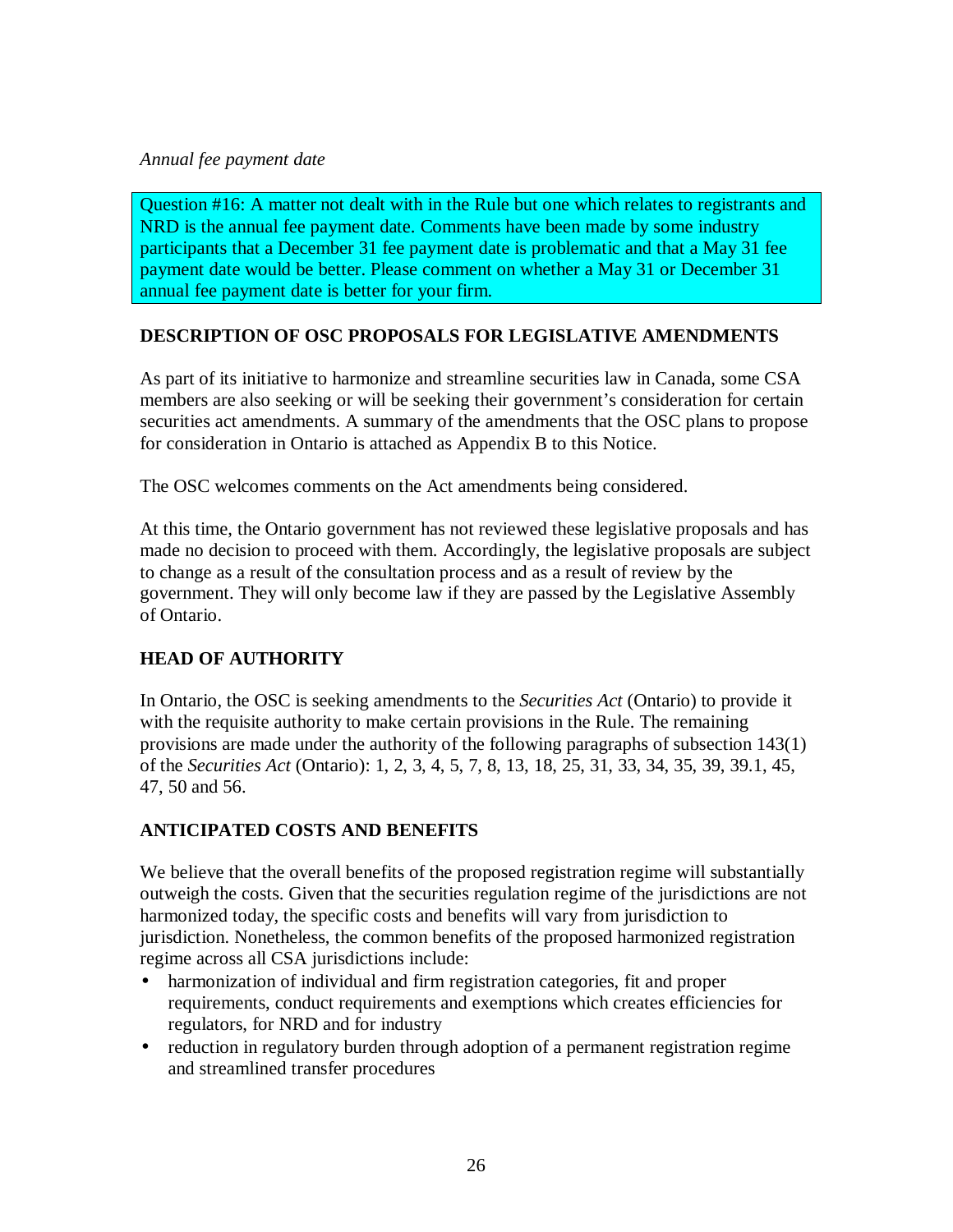- <span id="page-26-0"></span>• the introduction of a business trigger which is intended to require registration for those who present regulatory risk because they are engaging in business in the securities industry and not require it for those who may be doing a trade (by definition) but who do not present regulatory risk – this could reduce the number of statutory registration exemptions required and consequently reduces the exemptive relief applications that have been needed in the past for transactions or trades that do not present regulatory risk but do not fall within the wording of the statutory exemptions
- increased investor protection through the introduction of
	- relationship disclosure requirements
	- **referral arrangement restrictions**
	- complaint handling procedures, and
	- enhanced conflicts and compliance requirements
- new exemptions which will reduce regulatory burden for international registrants.

Some of the costs associated with the proposed registration regime, depending on the jurisdiction, include:

- obtaining and maintaining registration for exempt market dealers and investment fund managers
- increased capital and insurance requirements for some registrants.

# **ALTERNATIVES CONSIDERED**

No alternatives to the Rule were considered.

## **UNPUBLISHED MATERIALS**

In proposing the revised version of the Rule, we have not relied on any significant unpublished study, report or other written materials.

# **REQUEST FOR COMMENTS**

We welcome your comments on the Rule, the Companion Policy and the Forms and on our general approach to registration reform. As well, we have raised specific issues for you to comment on in the shaded boxes of this Notice.

We request your participation and input in this comment process and thank you in advance for your comments.

# **HOW TO PROVIDE YOUR COMMENTS**

You must submit your comments in writing by **June 20, 2007**. If you are not sending your comments by email, you should also send a diskette containing the submissions (in Windows format, Microsoft Word).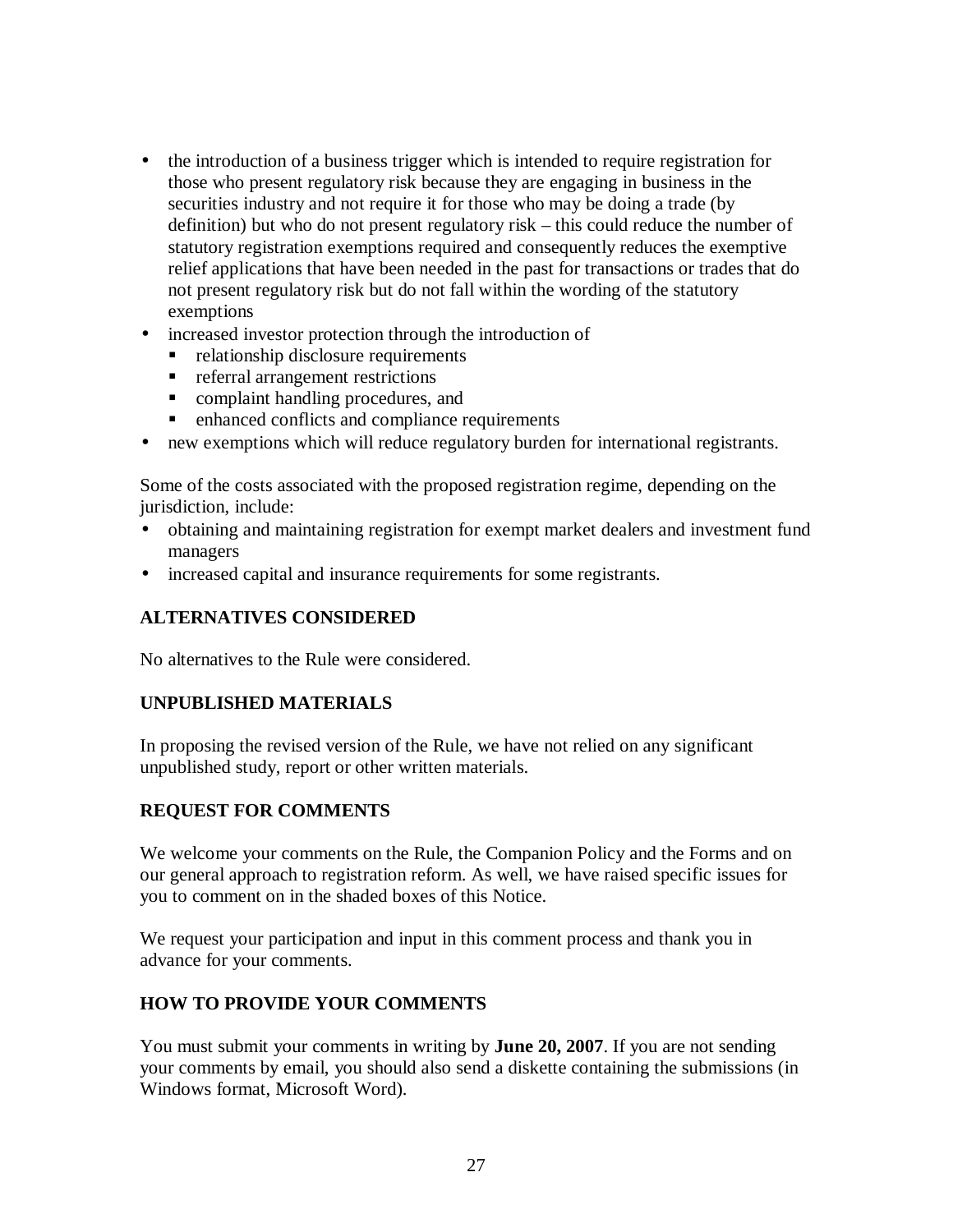<span id="page-27-0"></span>Please address your comments to all of the CSA member commissions, as follows:

British Columbia Securities Commission Alberta Securities Commission Saskatchewan Financial Services Commission Manitoba Securities Commission Ontario Securities Commission Autorité des marchés financiers New Brunswick Securities Commission Registrar of Securities, Prince Edward Island Nova Scotia Securities Commission Superintendent of Securities, Newfoundland and Labrador Registrar of Securities, Northwest Territories Registrar of Securities, Yukon Territory Registrar of Securities, Nunavut

Please send your comments **only** to the addresses below. Your comments will be forwarded to the remaining CSA jurisdictions.

## **John Stevenson**

**Secretary**

Ontario Securities Commission 20 Queen Street West  $19<sup>th</sup>$  Floor, Box 55 Toronto, Ontario M5H 3S8 Fax (416) 593-2318 Email: jstevenson@osc.gov.on.ca

# **Anne-Marie Beaudoin**

**Directrice du secrétariat**

Autorité des mar[chés financiers](mailto:jsetevenson@osc.gov.on.ca)  Tour de la Bourse 800, square Victoria C.P. 246, 22 étage Montréal, Québec H4Z 1G3 Fax: (514) 864-8381 Email: consultation-en-cours@lautorite.qc.ca

# **ALL COMMENTS WILL BE MADE PUBLICLY AVAILABLE**

We cannot keep submissions confidential because securities legislation in certain provinces requires publication of a summary of the written comments received during the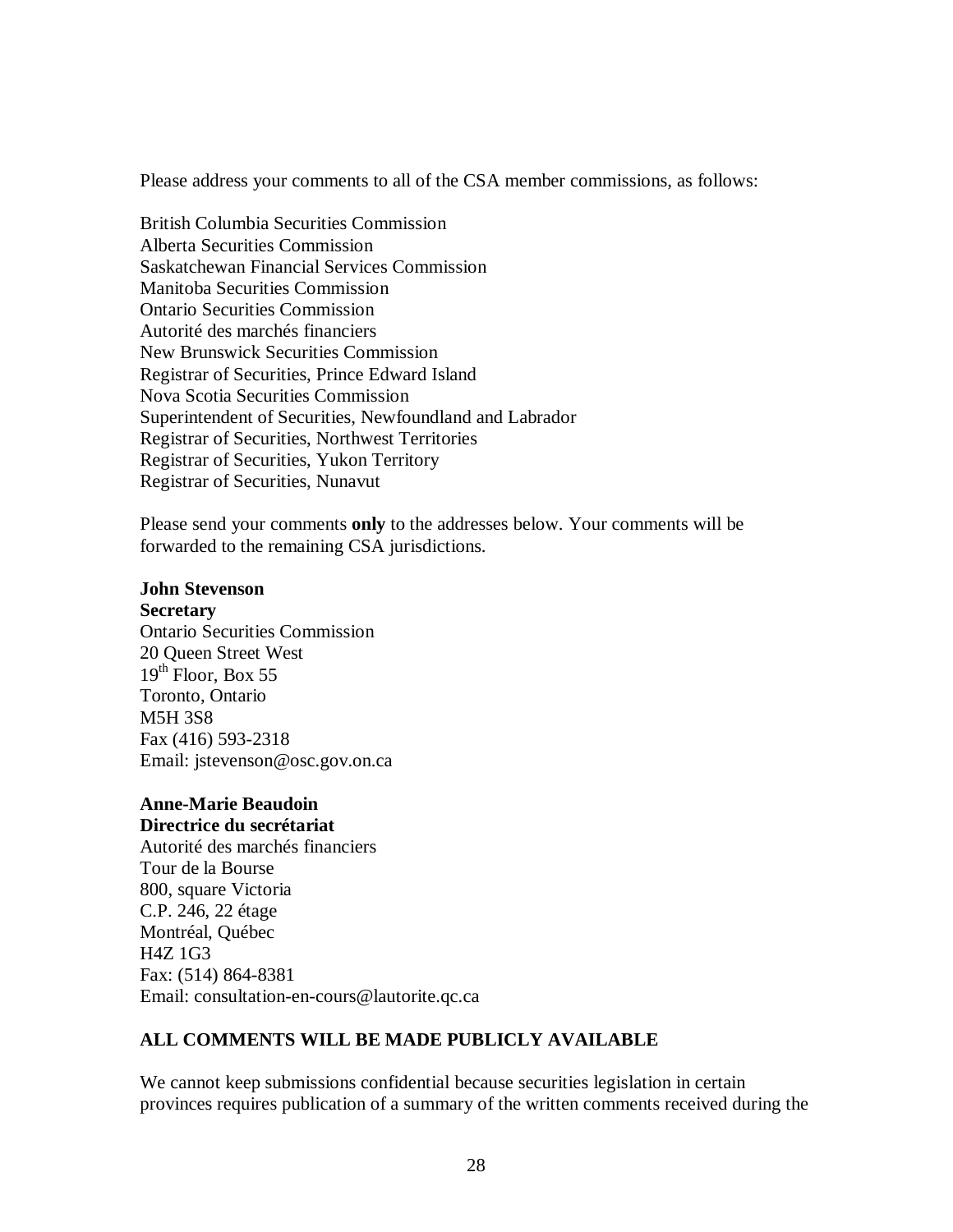comment period. We will post all comments to the OSC website at www.osc.gov.on.ca and to the AMF website at www.lautorite.qc.ca to improve the transparency of the policy-making process.

## **QUESTIONS**

Please refer your questions to any of the following CSA members:

Marsha Gerhart Senior Legal Counsel, Registrant Legal Services Ontario Securities Commission Tel: (416) 595-8918 mgerhart@osc.gov.on.ca

Shaun Fluker Legal Counsel [Alberta Securities Comm](mailto:rgoldberg@osc.gov.on.ca)ission Tel: (403) 297-3308 shaun.fluker@seccom.ab.ca

Sophie Jean Conseillère en réglementation Surintendan[ce de la distribut](mailto:nbent@bcsc.bc.ca)ion Autorité des marchés financiers Tel: (514) 395-0558 ext. 4786 sophie.jean@lautorite.qc.ca

Sandy Jakab Manager, Policy & Exemptions Capital Ma[rkets Regulation](mailto:julie.hamel@lautorite.qc.ca)  British Columbia Securities Commission Tel: (604) 899-6869 1-800-373-6393 (in B.C. and Alberta) sjakab@bcsc.bc.ca

Dean Murrison Deputy Director, Legal/Registration Saska[tchewan Fina](mailto:nbent@bcsc.bc.ca)ncial Services Commission Tel: (306) 787-5879 dmurrison@sfsc.gov.sk.ca

The text of the Rule, Companion Policy and Forms can be found on various CSA member websites. The text of the documents will also be published in a supplement to the [Bulletin dated February 23](mailto:bbouchard@gov.mb.ca), 2007 vol. 30, issue 8.